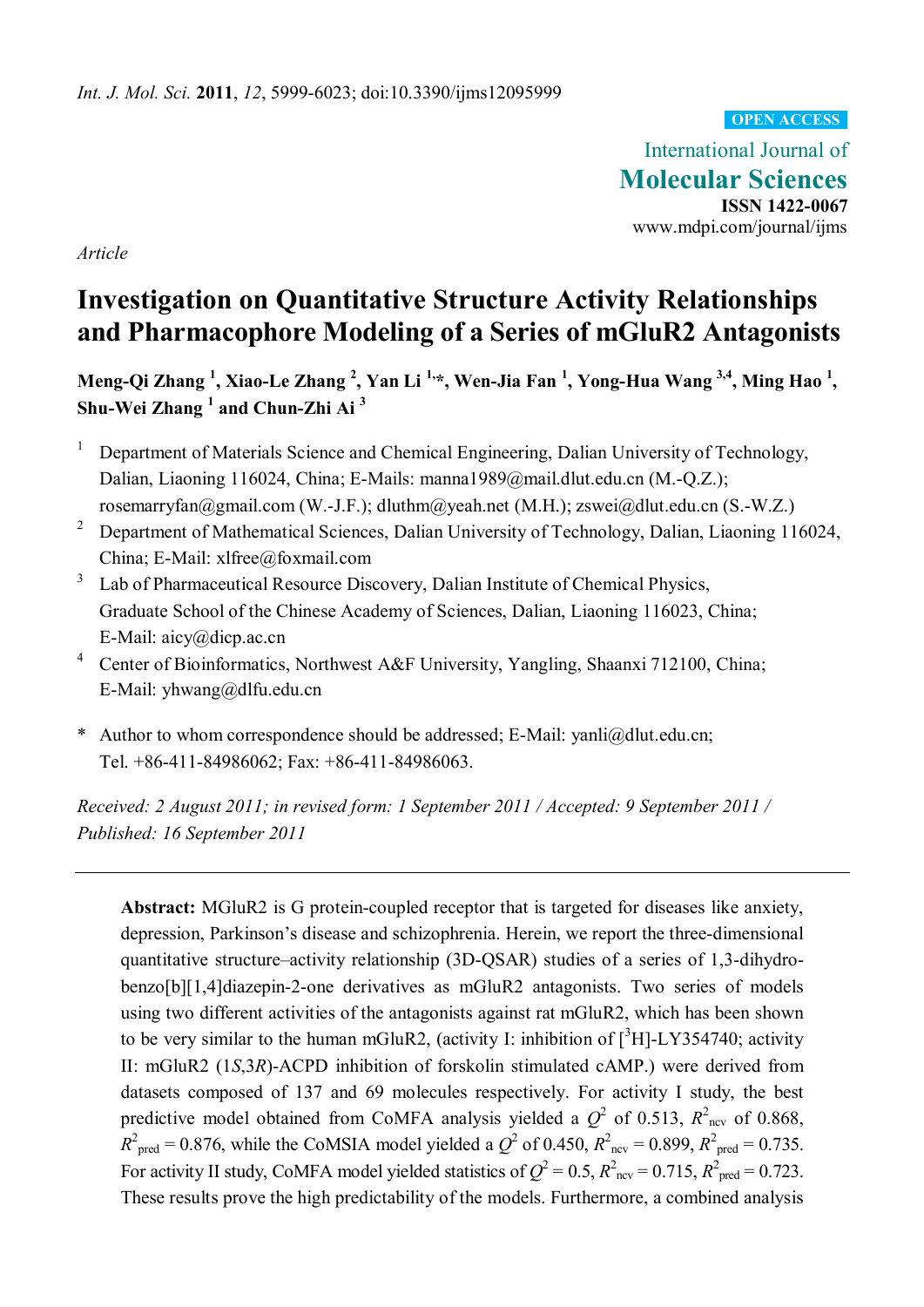between the CoMFA, CoMSIA contour maps shows that: (1) Bulky substituents in  $R_7$ ,  $R_3$ and position A benefit activity I of the antagonists, but decrease it when projected in  $R_8$  and position B; (2) Hydrophilic groups at position A and B increase both antagonistic activity I and II; (3) Electrostatic field plays an essential rule in the variance of activity II. In search for more potent mGluR2 antagonists, two pharmacophore models were developed separately for the two activities. The first model reveals six pharmacophoric features, namely an aromatic center, two hydrophobic centers, an H-donor atom, an H-acceptor atom and an H-donor site. The second model shares all features of the first one and has an additional acceptor site, a positive N and an aromatic center. These models can be used as guidance for the development of new mGluR2 antagonists of high activity and selectivity. This work is the first report on 3D-QSAR modeling of these mGluR2 antagonists. All the conclusions may lead to a better understanding of the mechanism of antagonism and be helpful in the design of new potent mGluR2 antagonists.

**Keywords:** 3D-QSAR; mGluR2 antagonist; CoMFA; CoMSIA; pharmacophore modeling

## **1. Introduction**

Glutamate is a useful excitatory neurotransmitter of the nervous system, although its excessive amount in the brain can lead to cell death through a process called excitotoxicity, which consists of the over stimulation of glutamate receptors. Excitotoxicity occurs in neurological diseases such as Alzheimer's disease, Parkinson's disease and multiple sclerosis [1]. The major excitatory neurotransmitter substance in the mammalian central nervous system is L-glutamate, which acts on receptors that are highly heterogeneous and of two types: ionotropic glutamate receptors (iGluRs) that mediate fast-synaptic transmission in most neuronal synapses and metabotropic glutamate receptors (mGluRs) which are G-protein Coupled Receptors linked to multiple second messengers and modulate the ion channel currents [2,3]. Until now, at least eight mGluRs have been described, subdivided into three groups based on their primary structure, second-messenger coupling, and pharmacology. Group I receptors include mGluR 1 and 5, group II mGluR2 and 3, and group III mGluR 4, 6, 7 and 8 [4]. These mGluRs play essential neuromodulatory roles throughout the brain, as such they are attractive targets for therapeutic intervention for a number of psychiatric and neurological disorders including anxiety, depression, Fragile X, Syndrome, Parkinson's disease and schizophrenia [5].

In the latest decades, pharmacological agents acting at specific mGluR subtypes have been developed. In particular, mGluR2/3 agonists showing antipsychotic properties and mGluR2/3 antagonists may be useful as antidepressants and cognitive enhancers as demonstrated in different animal models [6]. These agents include the group II -selective agonist LY354740 and antagonist LY341495 [7]. These agonists have been reported to have neuroprotective, anxiolytic/anti-panic and anti-Parkinsonism properties, as well as anti-psychotic potential [8–10]. However, recently studies showed that LY354740 has been demonstrated to impair the spatial navigation memory using the water maze and produces a dose-dependent impairment of working memory in the delayed match to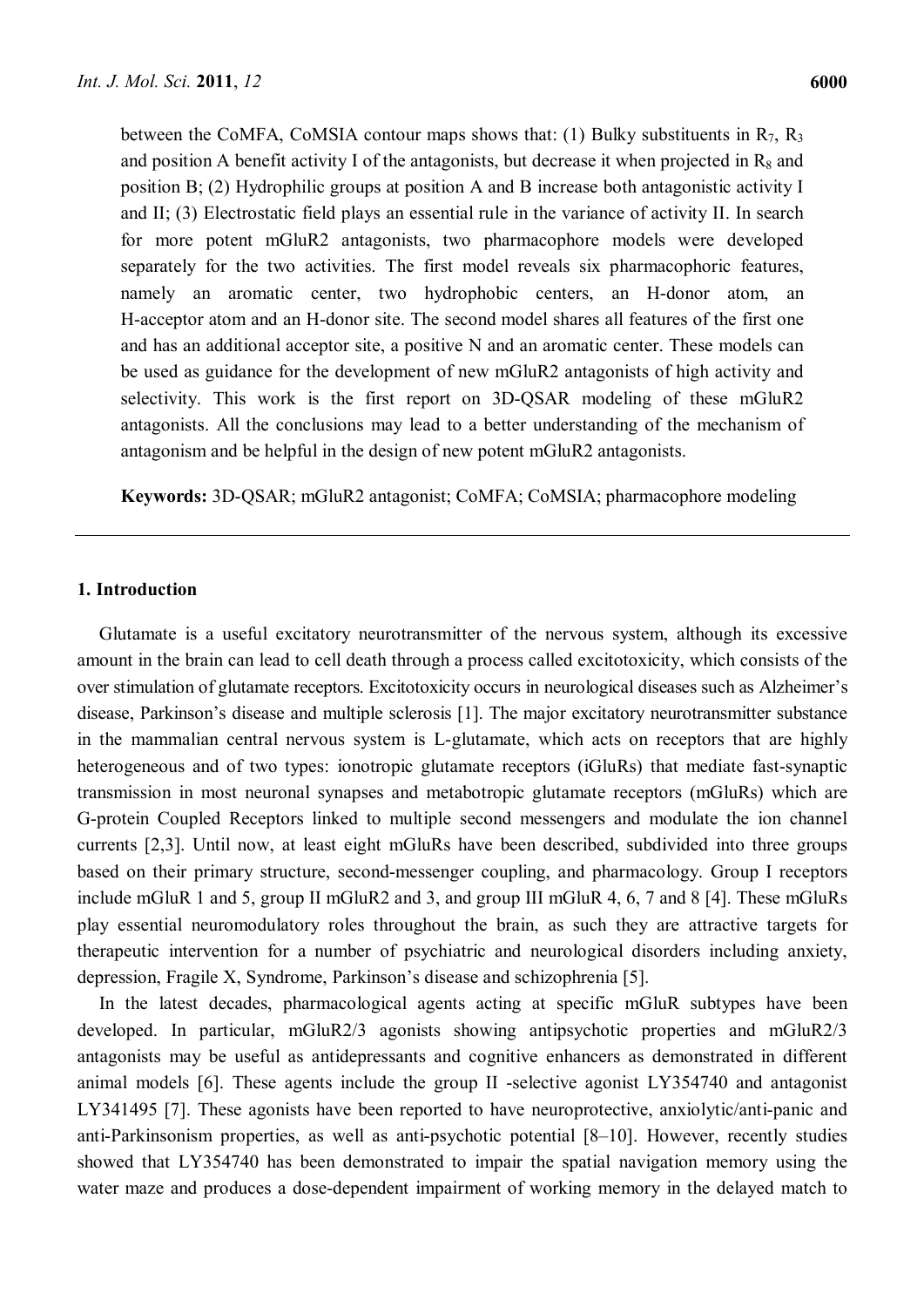position (DMTP) task in rats, although in humans there are no reports to date that mGluR2/3 agonists impair the cognitions [6,11].

Recently, acting as mGluR2 and 3 non-competitive antagonists, a series of in vivo active and well tolerated 1,3-dihydro-benzo[b][1,4]diazepin-2-one derivatives were synthesized by Woltering T.J. *et al* [12]. They were reported to partially inhibit the binding of the selective agonist [<sup>3</sup>H]-LY354740 to rat mGluR2, fully block the effect of LY354740, (1*S*,3*R*)-ACPD and L-glutamate in cAMP assays. These mGluR2/3 antagonists show pharmacological potentiality by blockade of the mGluR2/3 agonist LY354740-induced hypoactivity and improvement of a working memory deficit induced either by LY354740 or scopolamine in the delayed match to position task (DMTP). Also, combination studies of the antagonists with a cholinesterase inhibitor shows apparent synergistic effects on working memory impairment induced by scopolamine. In addition, among the series of mGluR2 antagonists reported, compound 8am was found to exhibit mild antidepressant-like activity in the mouse, indicating further potential use of mGluR2/3 antagonists as antidepressant drugs [12].

Moreover, mGluR2 antagonists have been considered as major elements of a pharmaceutical composition to treat and prevent acute or chronic neurological disorders including Alzheimer's disease and mild cognitive impairment (United States Patent 7235547). Also, Addex Pharmaceuticals (a pharmaceutical cooperation) has made plans to move mGluR2 antagonist into clinical trials for Alzheimer's disease [13]. The great potential of further biological and pharmaceutical function of mGluR2 antagonist is still under exploration. Therefore, the antagonism of the series of 1,3-dihydrobenzo[b][1,4]diazepin-2-one derivatives has great value to investigate.

Quantitative structure activity relationship (QSAR) has been widely used to find out various interactive fields making impacts on activity, to predict the activities of the inhibitors and thus to help forecasting and designing of better specific ligands [14–16]. It is a mathematical model of correlation, statistically validated, between the variation on chemical structure and the activity profile of a series of compounds [17]. Nowadays, three-dimensional (3D) quantitative structure activity relationship (3D-QSAR) techniques, especially comparative molecular field analysis (CoMFA) and comparative molecular similarity analysis (CoMSIA) are routinely used in modern drug design [18]. Furthermore, pharmacophore model is another method to investigate into the structure-activity relationship of molecules. Common pharmacophoric features can be obtained from pharmacophore model based on known active compounds, providing guidance for the rational design of novel selective chemicals. In addition, molecular docking, which is also attempted in this paper, is utilized more and more in current drug design process. Here we focused on the study of a series of 8-ethynyl-1,3-dihydrobenzo[b][1,4]diazepin-2-one derivatives that has been reported as new potent non-competitive mGluR2/3 antagonist [12]. The aim of the present study is to use the 137 newly fused compounds mentioned above as a data set to identify their requisite structural features affecting the mGluR2 antagonist effects by a combination of several in silico approaches including CoMFA, CoMSIA and pharmacophore modeling. Structure-activity relationship concerning mGluR3 is not investigated, for there are no reported experimental values of activity presently. As far as we know, this study provides the first 3D-QSAR study and pharmacophore modeling for the series of new mGluR2 antagonists.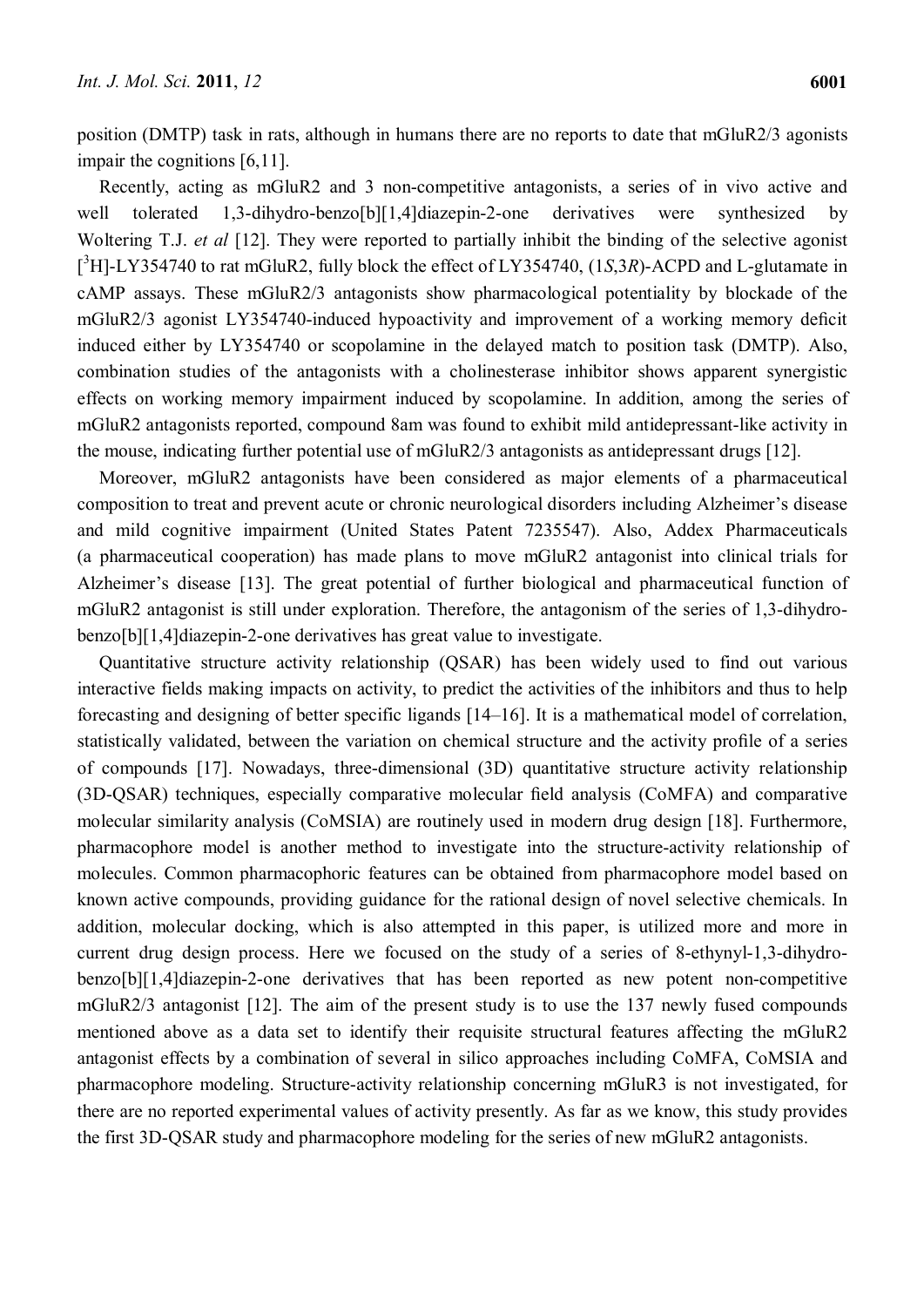## **2. Results and Discussion**

To judge whether a QSAR model is highly qualified, several statistical parameters including especially the cross-validated correlation coefficient  $(Q^2)$ , non cross-validated correlation coefficient  $(R<sup>2</sup><sub>ncv</sub>)$ , standard error of estimate (SEE) and F-statistic values as well as the optimum number of components (OPN) should be evaluated. Various 3D-QSAR models were generated and the best model was selected based on the statistically significant parameters obtained. For both 3D-QSAR studies, good correlations were observed in the obtained CoMFA and CoMSIA models demonstrated by the high values of  $Q^2$ ,  $R_{\text{ncv}}$ ,  $R_{\text{pred}}$  and other statistical results. Table 1 summarizes the statistical results of the CoMFA and CoMSIA analyses.

| <b>PLS Statistics</b> | <b>Activity I</b> |               |              | <b>Activity II</b> |  |  |
|-----------------------|-------------------|---------------|--------------|--------------------|--|--|
|                       | <b>CoMFA</b>      | <b>CoMSIA</b> | <b>CoMFA</b> | <b>CoMSIA</b>      |  |  |
|                       | 0.513             | 0.450         | 0.503        | 0.367              |  |  |
| $Q^2$ <sub>ncv</sub>  | 0.868             | 0.899         | 0.715        | 0.657              |  |  |
| <b>SEE</b>            | 0.296             | 0.273         | 0.265        | 0.285              |  |  |
| $\boldsymbol{F}$      | 96.022            | 101.353       | 20.907       | 24.927             |  |  |
| $R^2$ <sub>pre</sub>  | 0.876             | 0.735         | 0.723        | 0.667              |  |  |
| <b>SEP</b>            | 0.288             | 0.420         | 0.241        | 0.265              |  |  |
| <b>OPN</b>            | 7                 | 8             | 6            | 4                  |  |  |
|                       | Contribution      |               |              |                    |  |  |
| <b>Steric</b>         | 0.488             | 0.112         |              |                    |  |  |
| Electrostatic         | 0.461             | 0.277         | 0.917        | 0.455              |  |  |
| Hydrophobic           |                   | 0.184         |              | 0.409              |  |  |
| H-donor               |                   | 0.135         |              |                    |  |  |
| H-acceptor            |                   | 0.256         |              |                    |  |  |
| C <sub>logp</sub>     | 0.051             | 0.035         | 0.083        | 0.136              |  |  |

**Table 1.** Summary of **comparative molecular field analysis (**CoMFA) and **comparative molecular similarity analysis** CoMSIA results for activity I/activity II.

 $Q^2$ , cross-validated correlation coefficient after the leave-one-out procedure;  $R^2_{\text{ncv}}$ , non-cross-validated correlation coefficient; SEE, standard error of estimate;  $F$ , ratio of  $R<sup>2</sup>_{\text{nev}}$  explained to unexplained  $= R^2_{\text{nev}}/(1 - R^2_{\text{nev}})$ ;  $R^2_{\text{pre}}$ , predicted correlation coefficient for the test set of compounds; SEP, standard error of prediction; OPN, optimal number of principal components.

## *2.1. Results for Activity I*

## 2.1.1. 3D-QSAR Statistical Results

During the molecular modeling process, 110 compounds out of the total 137 mGluR2 antagonists were used as training set and the remaining 27 compounds were used as test set (shown in Tables S1–S4 in supporting information). The best results were obtained at a column filtering of 1 kcal/mol for both steric and electrostatic fields for CoMFA analysis. PLS analysis showed a  $Q^2$  value of 0.513 with 7 components for CoMFA, indicating a good internal predictive capacity of the model. A high correlation coefficient of 0.868 for the non-cross-validated model shows its self-consistency.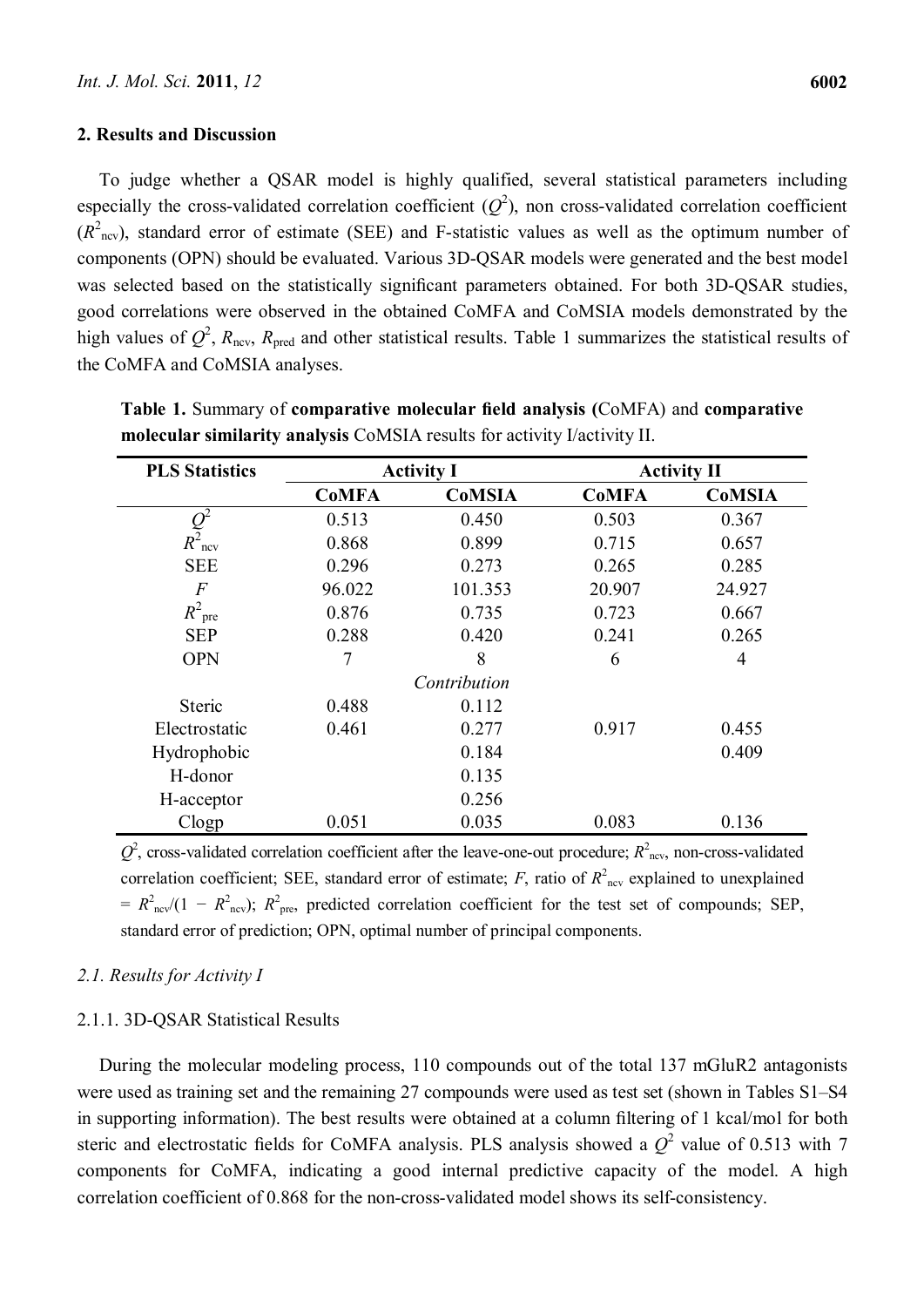In addition, other statistical results including a SEE of 0.296 and an *F*-test value of 96.022 are reported (Table 1). Steric field descriptors explain 0.488 of the variance, while the electrostatic descriptors contribute 0.461, suggesting a balanced percentage of the influence exerted by the two fields on the activity of the antagonist. In addition, ClogP contributes a minor percentage of 5.1, indicating that the hydrophobicity of compound does affect its antagonistic activity to some extent.

For the CoMSIA analysis, all combinations of the five different field descriptors (the steric, electrostatic, hydrophobic, H-bond-donor and H-bond acceptor) were used, with attempt to seek for the best CoMSIA model while avoiding the risk of possible omitting of some optimal ones. As a result, out of all CoMSIA models established using the same training set as used in the CoMFA analysis, the optimal CoMSIA model was made use of all five field parameters, and reveals a validated  $Q^2$  of 0.450 for 8 components, a  $R_{\text{ncv}}^2$  of 0.899, F value of 101.353 and SEE of 0.273. The electrostatic field was demonstrated contributing a lot to the model with a sum of 27.7 percentages. In addition, the hydrogen bond acceptor field descriptor fulfills its role by correlating with the mGluR2 antagonist activity with a fraction of 0.256. Steric field contributes 11.2 percent of the variances. H-bond donor field and acceptor field contribute 0.184 and 0.135 respectively.

All the statistical parameters of CoMFA and CoMSIA obtained show that the models generated are reasonable. Furthermore, the accuracy of these models was elucidated using an external test set of 27 compounds. With a high predictive coefficient  $R^2_{\text{pred}}$  of 0.876 ( $R^2_{\text{ncv}}$  = 0.868) for CoMFA and 0.735  $(R<sup>2</sup><sub>ncv</sub> = 0.899)$  for CoMSIA achieved, the test sets potently validate the efficacy of the CoMFA and CoMSIA models. Figure 1A,B illustrate the correlation plots of the experimental versus the predicted  $pIC_{50}$  values of the training (filled black square) and test sets (filled blue circle) for the optimal CoMFA and CoMSIA models, respectively. Clearly, a good correlation was observed from this figure since the predicted values are almost as accurate as the experimental activities for the whole dataset, and all points are rather uniformly distributed around the regression line. This good agreement between the predicted and experimental activity data proves the satisfactory predictive ability of both the CoMFA and CoMSIA models.

**Figure 1.** The ligand-based correlation plots of the predicted versus the actual  $pIC_{50}$  values using the training (filled black square) and the test (filled blue circle) set compounds based on (**A**) CoMFA for activity I (Dataset A: 137 compounds); (**B**) CoMSIA models for activity I (Dataset A: 137 compounds); (**C**) CoMFA for activity II (Dataset B: 69 compounds).

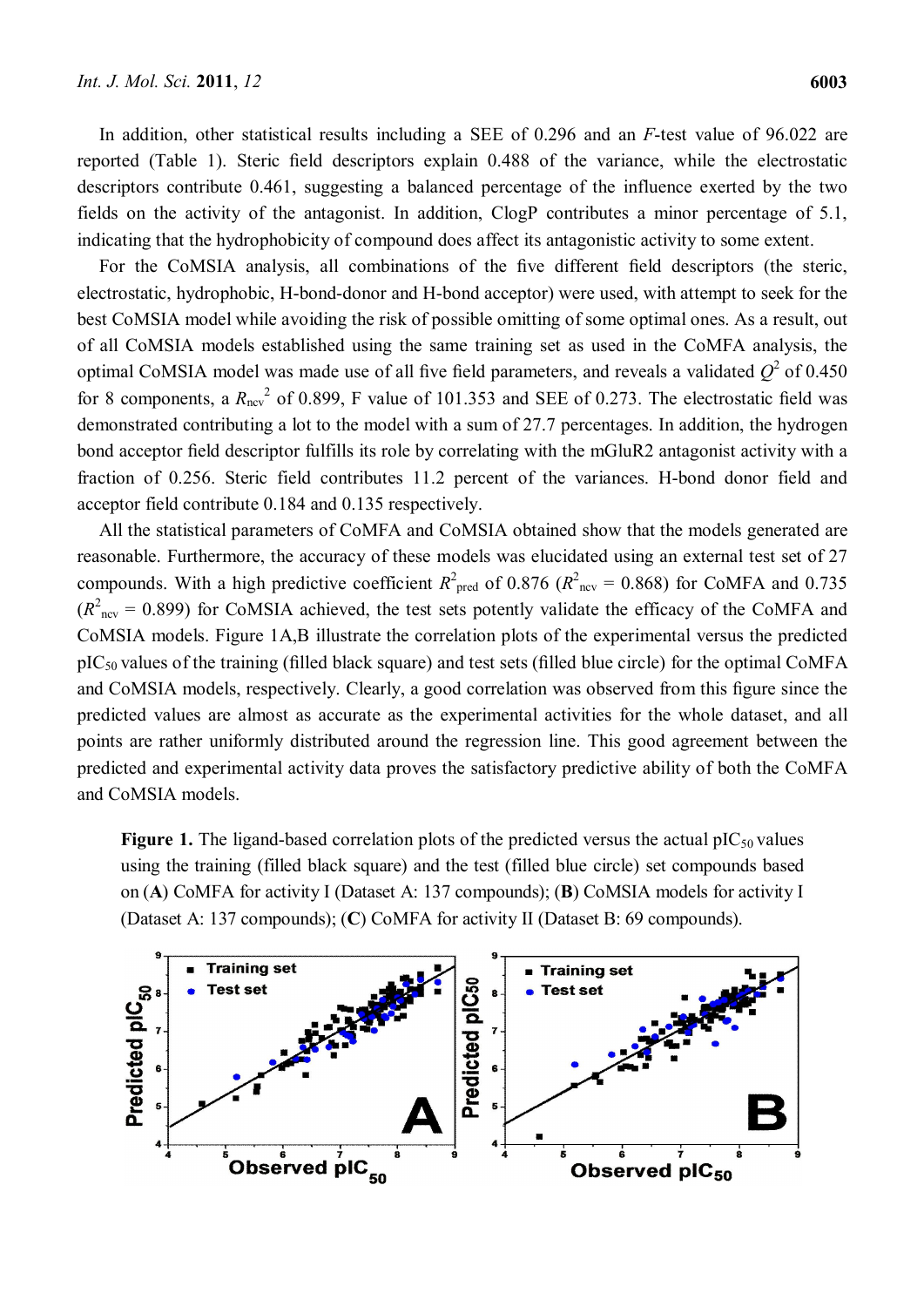

## 2.1.2. Contour Maps for Activity I

Contour maps were generated as scalar products of coefficients and standard deviation, associated with each CoMFA or CoMSIA column. The maps generated depict regions having scaled coefficients 80% (favored) or 20% (disfavored). To aid in visualization, the most active antagonist in the series (compound **8ao**) is shown superimposed with the CoMFA (Figure 2) and CoMSIA contour maps (Figure 3). The coefficient contour plots are essential to identify the important regions where some changes in the steric, electrostatic and hydrophobic fields may affect the biological activity. This is particularly important when increasing or reducing the activity of a compound by changing its molecular structural features contributing to the interaction between the ligand and the active site region of a receptor.

**Figure 2.** CoMFA StDev\*Coeff contour maps for activity I. (**A**) Steric (green/yellow) contour map in combination with compound **8ao**. Green contours indicate regions where bulky groups increase activity; yellow contours indicate regions where bulky groups decrease activity; (**B**) Electrostatic contour map (red/blue) in combination with compound 8ao. Red contours indicate regions where negative charged groups increase activity; blue contours indicate regions where positive charged groups increase activity.

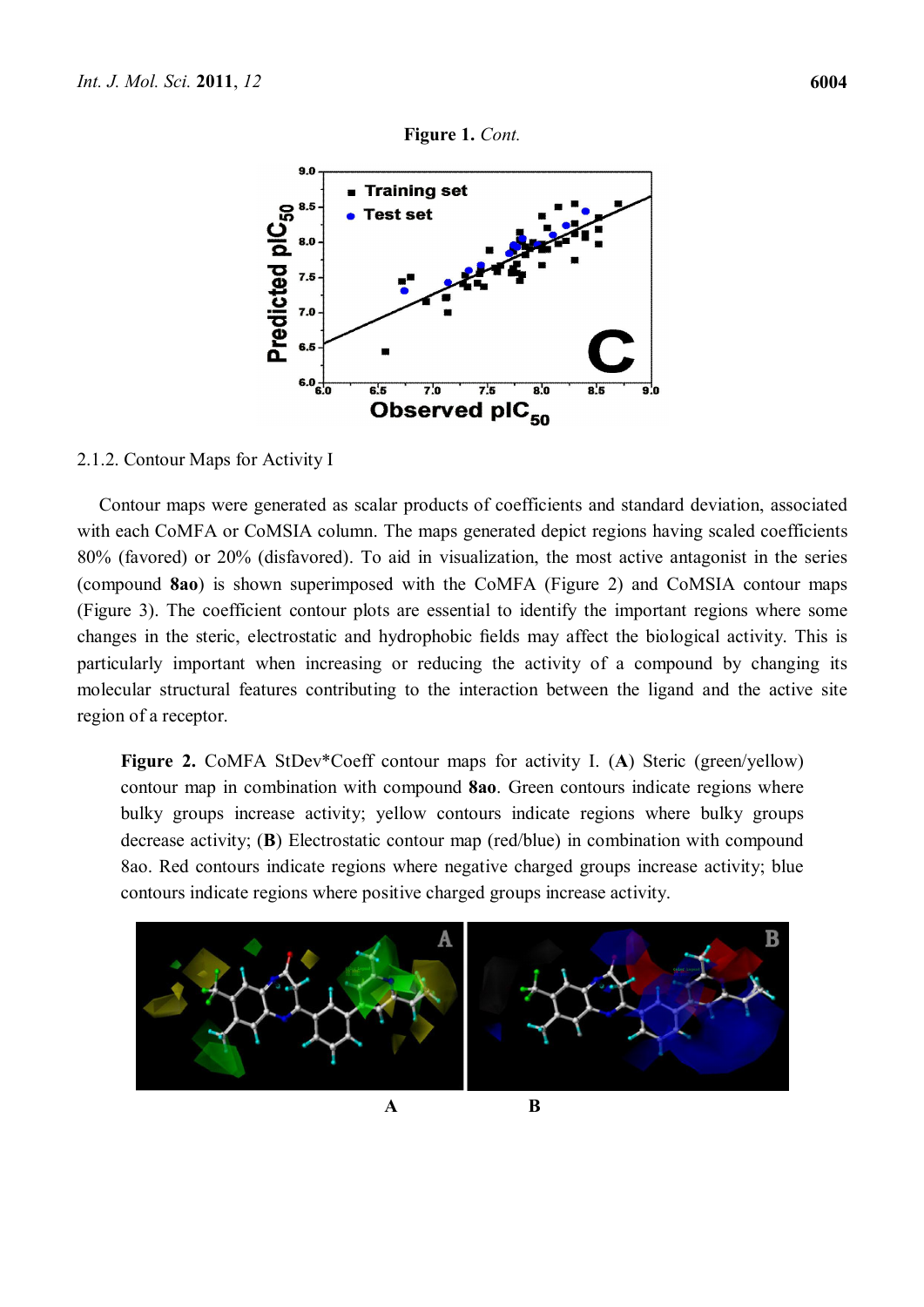**Figure 3.** CoMSIA StDev\*Coeff contour maps for activity I, with **8ao** as reference molecule. (**A**) Steric (green/yellow) contour map. Green contours indicate regions where bulky groups increase activity; yellow contours indicate regions where bulky groups decrease activity; (**B**) Electrostatic contour map. Red contours indicate regions where negative charges increase activity; blue contours indicate regions where positive charges increase activity; (**C**) Hydrophobic contour map. Yellow contours indicate regions where hydrophobic substituents enhance activity; white contours indicate regions where hydrophilic substituents enhance activity; (**D**) Contour maps illustrating H-bond donor features. The cyan contour represents the H-bond donor favored region, purple indicates the disfavored region; (**E**) CoMSIA contour maps illustrating H-bond acceptor features. The magenta contour indicates regions where H-bond acceptor groups increase activity, the red contour indicates the disfavored region for H-bond acceptor groups.



## 2.1.2.1. CoMFA Contour Maps

The contour maps of CoMFA denote the region in the space where the aligned molecules would favorably or unfavorably interact with the receptor. Contribution for favorable and unfavorable interactions with the receptor in terms of steric (80% green, 20% yellow) and electrostatic (80% blue and 20% red) were shown.

For steric contour map, the green contour mapped near  $R_7$  substituent suggests that a sterically bulky group is favorable and increases the activity. This is well illustrated by the example that compound **8at** (pIC<sub>50</sub> = 8.40,  $R_7$  = −OEt) has higher activity than any other compounds with smaller substituents at the position  $R_7$ , including especially the **8as** (pIC<sub>50</sub> = 8.00), which has the same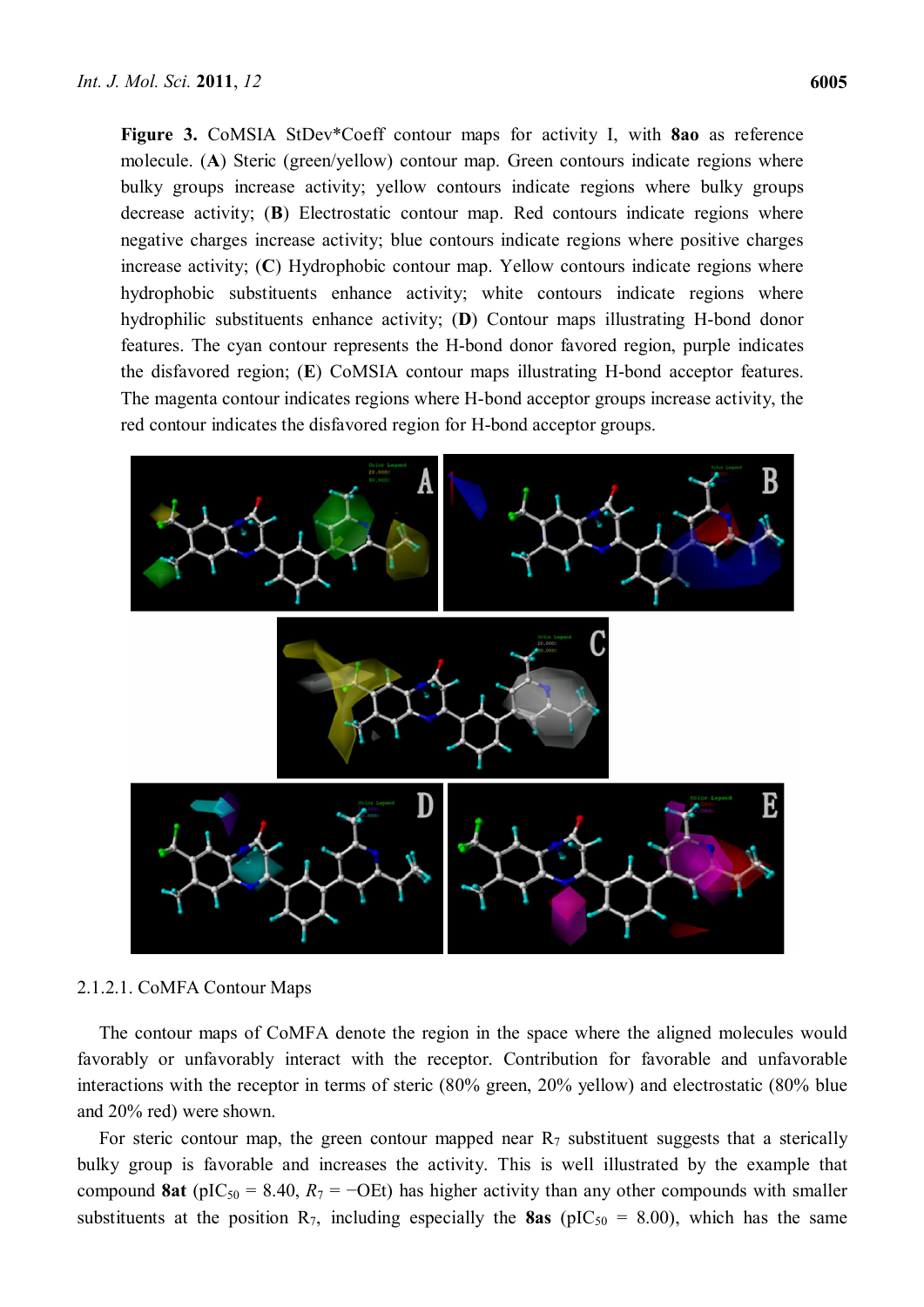structure with **8at** except for absence of groups in position  $R_7$ . In addition, the large green region near the heterocyclic ring (ring D) and position A of the ring suggests that the activity I also benefits from bulky groups of these sites. This can be demonstrated by that fact that compounds of groups 7, 8 with a heterocyclic ring D at R<sub>3</sub> position generally have higher activities than group 14 (with no ring at R<sub>3</sub> position). Also, in case where a heterocyclic ring D is commonly shared, **8am**, **8an**, **8ao** (pIC<sub>50</sub> = 8.70, position A =  $-CH_3$ ) respectively bear higher activities than **8i** (pIC<sub>50</sub> = 8.40), **8j** (pIC<sub>50</sub> = 8.10), **8m** ( $pIC_{50} = 8.00$ ) with no groups at position A. A yellow contour map shown towards the position R<sub>8</sub> indicates that the longer chain substituents towards this spatial distribution decrease the activity. Compounds **7g** ( $pIC_{50} = 6.68$ ) and **7r** ( $pIC_{50} = 6.33$ ) showing less antagonist activity are just due to their bulky propyl substituents that are projected in the yellow region. This is also the same with the yellow blocks appearing at position B of ring D. A drop in activity of compound  $8ax$  (pIC<sub>50</sub> = 8.22, position B =  $-CH_3$ ) when compared with **8at** (pIC<sub>50</sub> = 8.40, position B = −H) can illustrate this point.

The CoMFA electrostatic contour plots for highly active compound **8ao** are displayed in (Figure 2B). The large blue polyhedron partially encompassing the pyridine ring D indicates a favor for electropositive substituents in this region. Compounds  $8ap$  (pIC<sub>50</sub> = 7.85),  $8t$  (pIC<sub>50</sub> = 7.40),  $8u$ ( $pIC_{50} = 6.56$ ) are less potent than compounds **8am**, **8an**, **8ao** ( $pIC_{50} = 8.70$ ) just due to their strong negative groups (−OH and –NMe<sub>2</sub>) in these areas. Red polyhedron around the N atom at position 4 of ring D indicates that substituents should be electron deficient for high binding affinity with protein, which can be illustrated by the fact that  $8h$  ( $pIC_{50} = 8.40$ , with N atom at position 4 of ring D) and  $8ae$ (pIC<sub>50</sub> = 8.30, with −OMe) enjoy higher activities than **8y** (pIC<sub>50</sub> = 7.59, with C atom at position 4) and  $8aa$  ( $pIC_{50} = 7.89$ , with –Me) respectively.

## 2.1.2.2. CoMSIA Contour Maps

CoMSIA contribution maps denote those areas within the specified region where the presence of a group with a particular physico-chemical property will be favored or disfavored for good biological activity. With **8ao** as reference in the background, CoMSIA steric (Figure 3A) and electrostatic contour maps (Figure 3B) show favorable and unfavorable regions that are highly similar to maps derived from the CoMFA analysis above, thus are not discussed here.

Figure 3C shows the CoMSIA hydrophobic field contour map, where the yellow (hydrophobic favorable) and white (hydrophobic unfavorable) contours represent 80% and 20% level contributions respectively. Yellow region at positions  $R_8$  and  $R_7$  indicates hydrophobic substituents like  $-CF_3$ ,  $-Ph$ and -C≡C- resulting in a higher activity of mGluR2 antagonist. This can be illustrated by the sudden drop in activity of chemical **14w** (pIC<sub>50</sub> = 4.59, with a hydrophilic group  $-\text{OH}$  involved) comparing with  $14u$ ,  $14v$ ,  $14x$  ( $pIC_{50}$  all above 6.00).

Figures 3D and 3E depict the H-bond donor and acceptor contour maps of the CoMSIA models. Cyan color indicates the regions where H-bond donor acts as favored and purple color refers to the disfavored regions, respectively. Magenta contours encompass regions where H-bond acceptor will lead to improved biological activity, which may result in the fact that molecules with N atom at position 4 of ring D such as  $8av$  (pIC<sub>50</sub> = 8.40),  $8au$  (pIC<sub>50</sub> = 8.10),  $8am$  (pIC<sub>50</sub> = 8.70),  $8ao$ ( $pIC_{50} = 8.70$ ) generally have larger  $pIC_{50}$  value than **7z** and **8aa~8ag** molecules ( $pIC_{50}$  generally around 7.9–8.0) with position C atom at position 4. Red contours indicate an H-bond acceptor located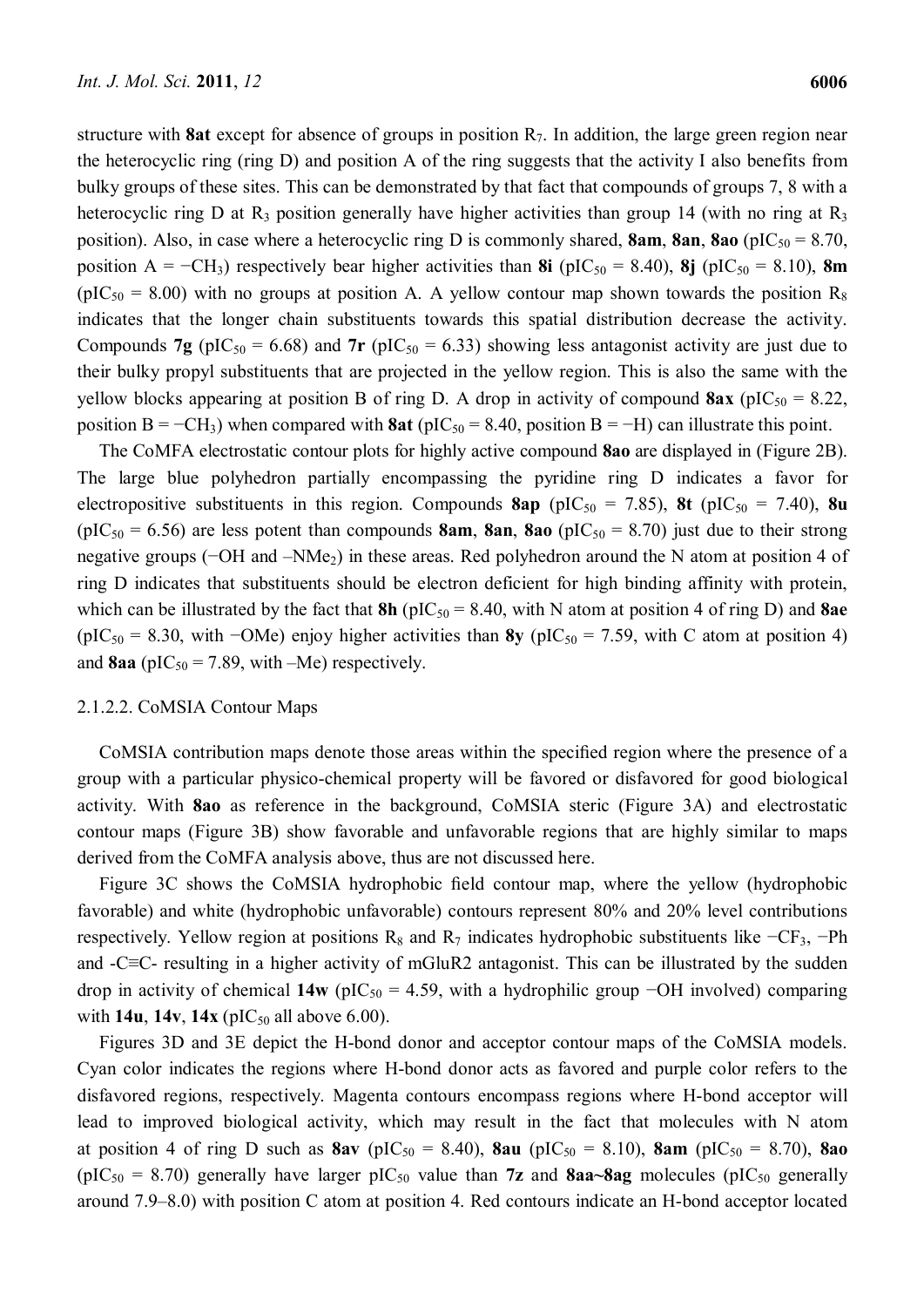near the red regions will result in impaired biological activity. Compound **8l** ( $pIC_{50} = 7.18$ , position B =  $-CF_3$ ) bearing lower activity than **8m** (pIC<sub>50</sub> = 8.00, position B = *c*-propyl), **8n** (pIC<sub>50</sub> = 8.40, position B = *i*-propyl) can be exemplified to demonstrate the disfavor for H-bond acceptor. The contour maps for H-bond donor and acceptor fields may guide the exploration of the H-bond interaction between the antagonists and the protein.

## *2.2. Results for Activity II*

#### 2.2.1. 3D-QSAR Statistical Results

The dataset B composed of 69 compounds with reported experimental activities for (1S,3R)-ACPD inhibition of forskolin stimulated cAMP were divided into a training set consisting of 57 compounds and a test set containing 12 chemicals to derive the 3D-QSAR models (supporting Tables S1–S4).

For CoMFA analysis, different from activity I studies, the optimal model consists only electrostatic field descriptors with while ClogP still included in, and reveals a statistical result of  $Q^2 = 0.503$  with 6 components,  $R^2_{\text{ncv}} = 0.715$ , SEE = 0.265,  $F = 20.907$ . CoMFA electrostatic field accounts for 0.917 of the variance. In addition, ClogP contributes 8.3 percentages, suggesting the antagonistic activity of the mGluR2 antagonist is influenced by its hydrophobicity moderately. All five fields were employed to obtain the best CoMSIA model. The optimal model consisting of electrostatic and hydrophobic fields was generated. However, the result isn't ideal statistically (Table 1). Therefore, the CoMFA model is mainly analyzed here.

For the optimal CoMFA model, the external test sets produced an  $R^2_{\text{pred}}$  of 0.723, which is approximate to  $R^2_{\text{ncv}}$  (0.715) for the training sets. This potently validates the predictive ability of the CoMFA model established. Figure 1C depicts the correlations between the experimental and the predict activities for both the training and test sets for the CoMFA model. A good agreement between the predicted activities and experimental data was observed from the plot.

#### 2.2.2. Contour Maps for Activity II

The optimal CoMFA model is selected to construct the "stdev\*coeff" contour maps to view the field effects on the target features.

The maps generated depict regions having scaled coefficients 80% (favored) or 20% (disfavored). To aid in visualization, compound **8av** as the most active mGluR2 antagonist in the series, is shown superimposed with the CoMFA contour map (Figure 4).

Figure 4 shows the electrostatic contour maps obtained from the CoMFA analysis. The large red polyhedrons around the O and N atoms of ring II indicate the favor of electronegative charged substituents for the synthesis of potent antagonists. Similar to the electrostatic contour maps obtained from activity I, a large blue contour partially encompasses the ring D, which indicates a disfavor for electronegative substituents in this region, is observed. Compared with **8am, 8an, 8ao** (pIC<sub>50</sub> all above 8.30), compound **8ap** ( $pIC_{50} = 7.82$ ) suffers a sudden drop of potency, due to their strong electronegative atom O. The small red isopleths above the N atom in position 4 of the ring suggest that substituents should be electron rich for high binding affinity with protein. This explains the high  $pIC_{50}$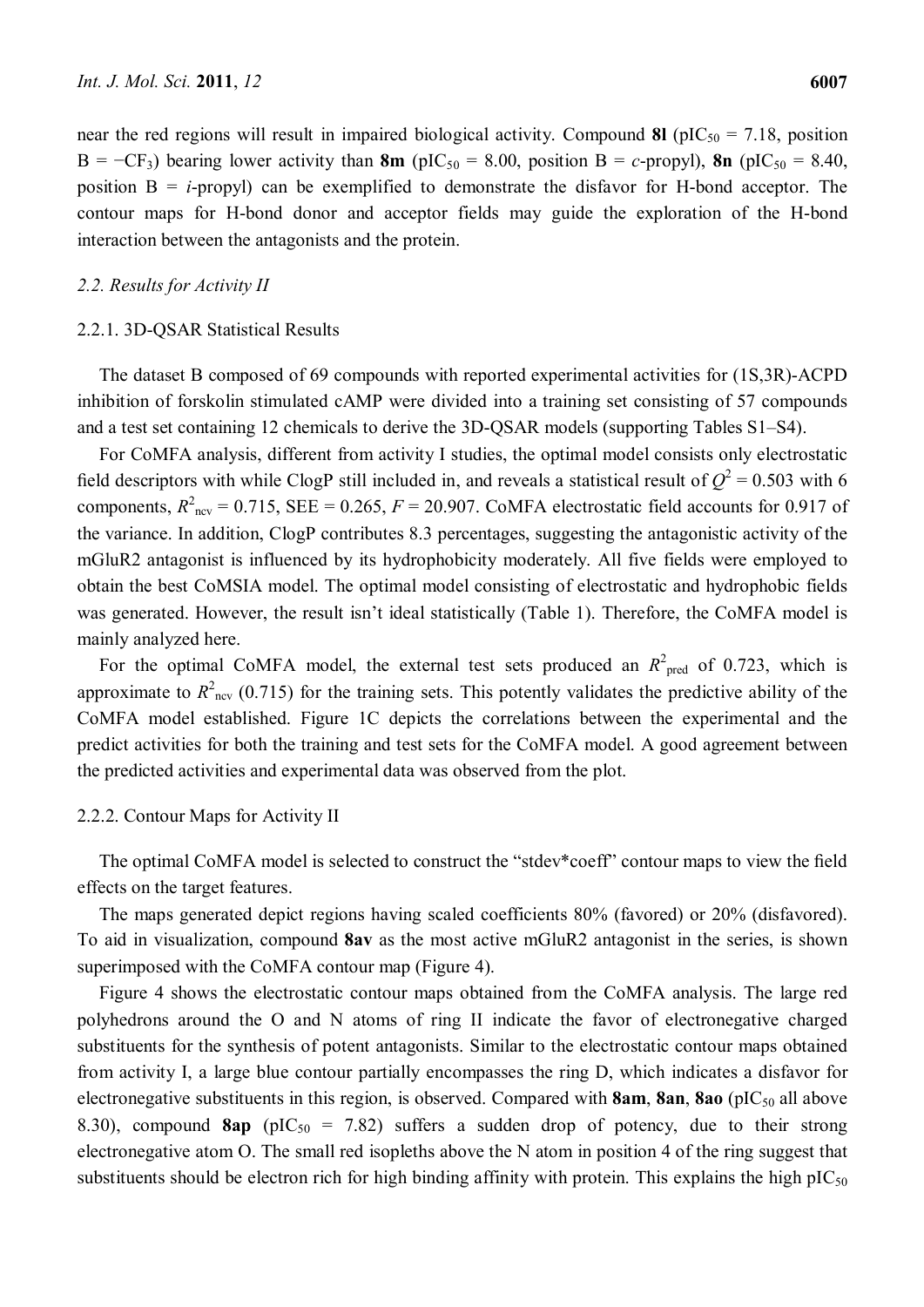value of **8am~8ax** (with N atom at position 4 of ring D), comparing with **7z** and **8aa~8ag** (with C atom at position 4).

**Figure 4.** CoMFA electrostatic contour map for activity II, in combination with compound **8av**. Red contours indicate regions where negative charged groups increase activity; blue contours indicate regions where positive charged groups increase activity.



# *2.3. Homology Modeling Results and Docking Study*

In order to find the optimal orientation of the ligand in the binding pocket of the protein, docking studies were also attempted. However, a complete validated crystal structure for mGluR2 has not yet been established. Thus, a homology model must be built based on the amino acid sequence, with a proper protein with similar structure and sequence as template. Based on chain B of template 2e4u (obtained from protein data bank), a comparative model of mGluR2 with a high sequence identity of 65.4% covering regions 23 to 558 of a total of 872 amino acids (data shown in Figure S3 contained by support information) was successfully created. The model established contains an orthosteric site, which is the active site of the protein. But according to the study of Woltering T.J., the orthosteric site is not the binding site of the series of antagonist we investigated [12]. Instead, an allosteric site which locates in the 7 transmembrane (7TM) domain of mGluR2, maybe the binding site of the antagonist due to its non-competitive nature. The series of antagonists have been reported a high affinity for allosteric site [12]. Furthermore, instead of a common allosteric site, multiple allosteric sites covering a larger binding region is suggested for mGluR2 negative allosteric modulators such as the antagonists we focus on. Their binding region is defined as the inward-facing top half of the 7TM helices [5]. Unfortunately, according to the latest sequence reported by H.Y Zhou, the 7TM region happened to be in region 554 to 872, which is not contained in modeled residue range [19].

Using bovine Rhodopsin crystal structures 1F88 and 1GZM, which is also a transmembrane protein, to build TM structure of GPCRs (G protein-coupled receptor) like mGluR1 and mGluR5, is applied recently [20–22]. Thus we attempted to build mGluR2 homology model based on 1F88 and 1GZM. In the present work, several homology models are built using this potentially effective template by a variety of modeling tools including the Swiss Model, Modweb, M4T, ESyPred3D and Modeller, but only receiving identities below 20% (data not shown), which made the model statistically insufficiently to be a valid mGluR2 structure. This may result from the low sequence identity (less than 20%) shared by different classes of GPCR, despite of their common confirmation of a hepta-helical architecture in the mGluR transmembrane [5]. The homology model reveals low sequences identity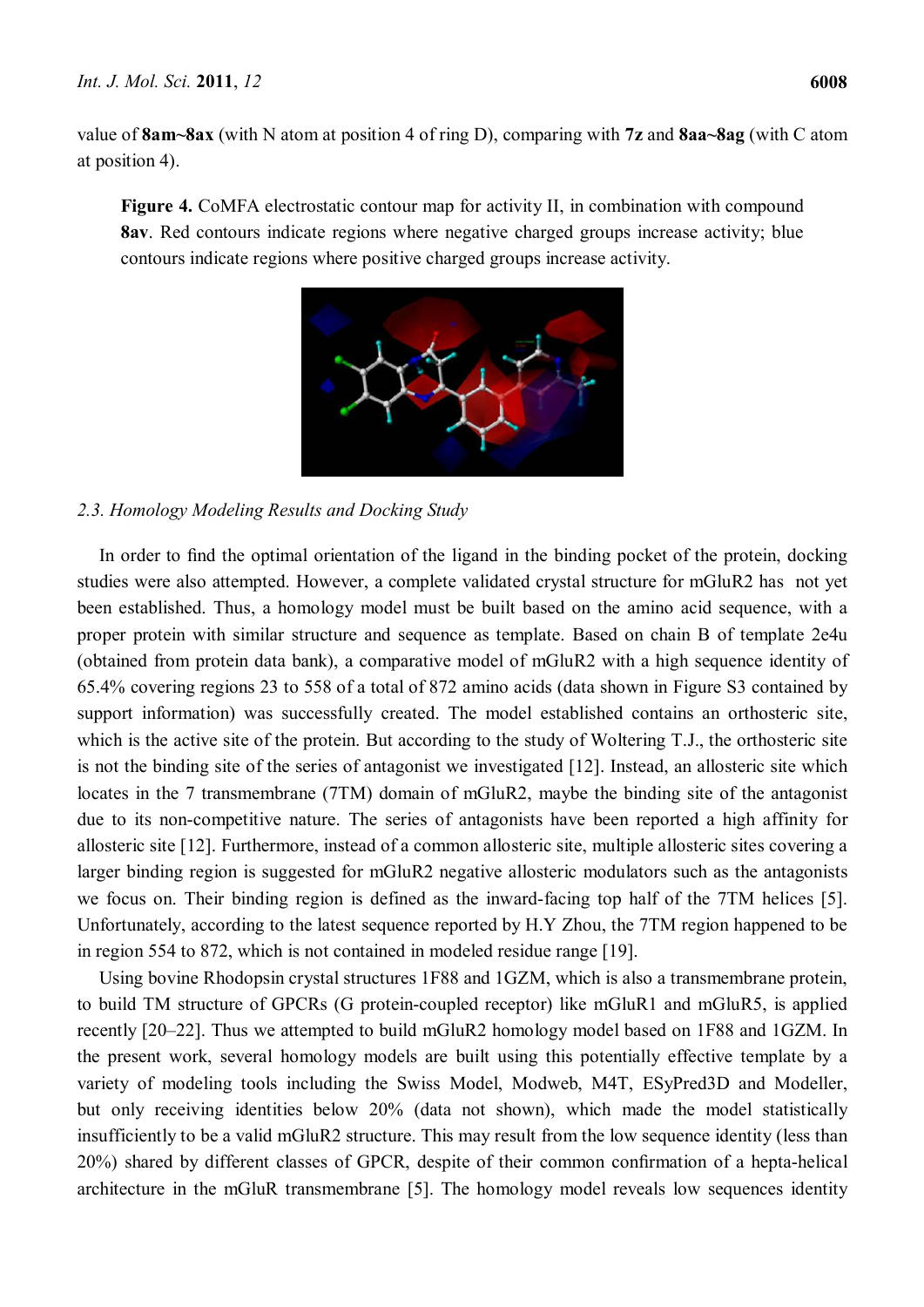and the unideal docking results. Thus to further investigate into the structure-activity relation of the series of antagonists, pharmacophore models were established based on the two activities.

## *2.4. Pharmacophore Modeling*

Presently, models for mGluR2 antagonists is not developed yet, though pharmacophore models of mGluR2 agonists have been established [23]. Herein, prior to quantitative pharmacophore development, a common-feature pharmacophore modeling study was conducted in order to identify the features required for effective mGluR2 antagonists.

DiscoTECH was employed to generate a collection of pharmacophore queries from a series of compounds some or all of which are active against a particular biological target such that all or most of active compounds satisfy the queries. Presently, 50 highly active compounds participated in the establishment of pharmacophore model for the two activities separately. The most active compounds for activity I (**8ao**) and for activity II (**8av**) were selected as reference molecules for the two pharmacophore models respectively. The maximum number of conformers generated for each compound was 50, and seven conformers were then selected.

## 2.4.1. Pharmacophore Model for Activity I

In total, nine models (as shown in Table 2) were generated using the most active 50 antagonists with no omitting for activity I studies. Model 001 (Figure 5A) was selected for subsequent studies despite its second highest score value (1.8562) because it has useful features of a higher diversity compared with model\_002 (Figure 5B), which possesses the highest score (2.3577).

| <b>MODEL</b> | SIZE <sup>a</sup> | $\overline{H}$ HITS $^{\rm b}$ | SCORE <sup>c</sup> | <b>TOLERANCE</b> <sup>d</sup> | DMEAN <sup>e</sup> |
|--------------|-------------------|--------------------------------|--------------------|-------------------------------|--------------------|
| MODEL 002    | 6                 | 50                             | 2.3577             | 0.25                          | 3.4348             |
| MODEL 001    | 6                 | 50                             | 1.8562             | 0.25                          | 3.4163             |
| MODEL 005    |                   | 50                             | 1.7220             | 0.25                          | 3.0344             |
| MODEL 009    |                   | 50                             | 1.3646             | 0.25                          | 3.4012             |
| MODEL 003    |                   | 50                             | 1.3629             | 0.25                          | 3.3955             |
| MODEL 006    |                   | 50                             | 1.3607             | 0.25                          | 3.3880             |
| MODEL 008    | 6                 | 50                             | 0.6783             | 0.25                          | 2.0754             |
| MODEL 004    | 6                 | 50                             | 0.3735             | 0.25                          | 2.8621             |
| MODEL 007    |                   | 50                             | 0.3733             | 0.25                          | 2.8616             |

**Table 2.** Number of models obtained along with the pharmacophoric features and tolerance values for each of the DISCO pharmacophoric run for activity I.

MODEL\_007 6 50 0.3733 0.25 2.8616 a SIZE, number of features in the model;  $\frac{b}{b}$  HITS, number of molecules that matched during the research; <sup>c</sup> SCORE, an overall measure of fit and of overlap for the entire collection of structure;  $d$  TOLERANCE, initial tolerance setting (from 0.25 to 2.5);  $e$  DMEAN, average inter-point distance.

Figure 5A shows the optimal pharmacophore model (model\_001) obtained with a score of 1.8562 and tolerance distance of 0.25 Å. The model has six essential features required for high receptor binding affinity, which contain two hydrophobic sites (HP1 and HP2), an H-bond donor atom (HD), an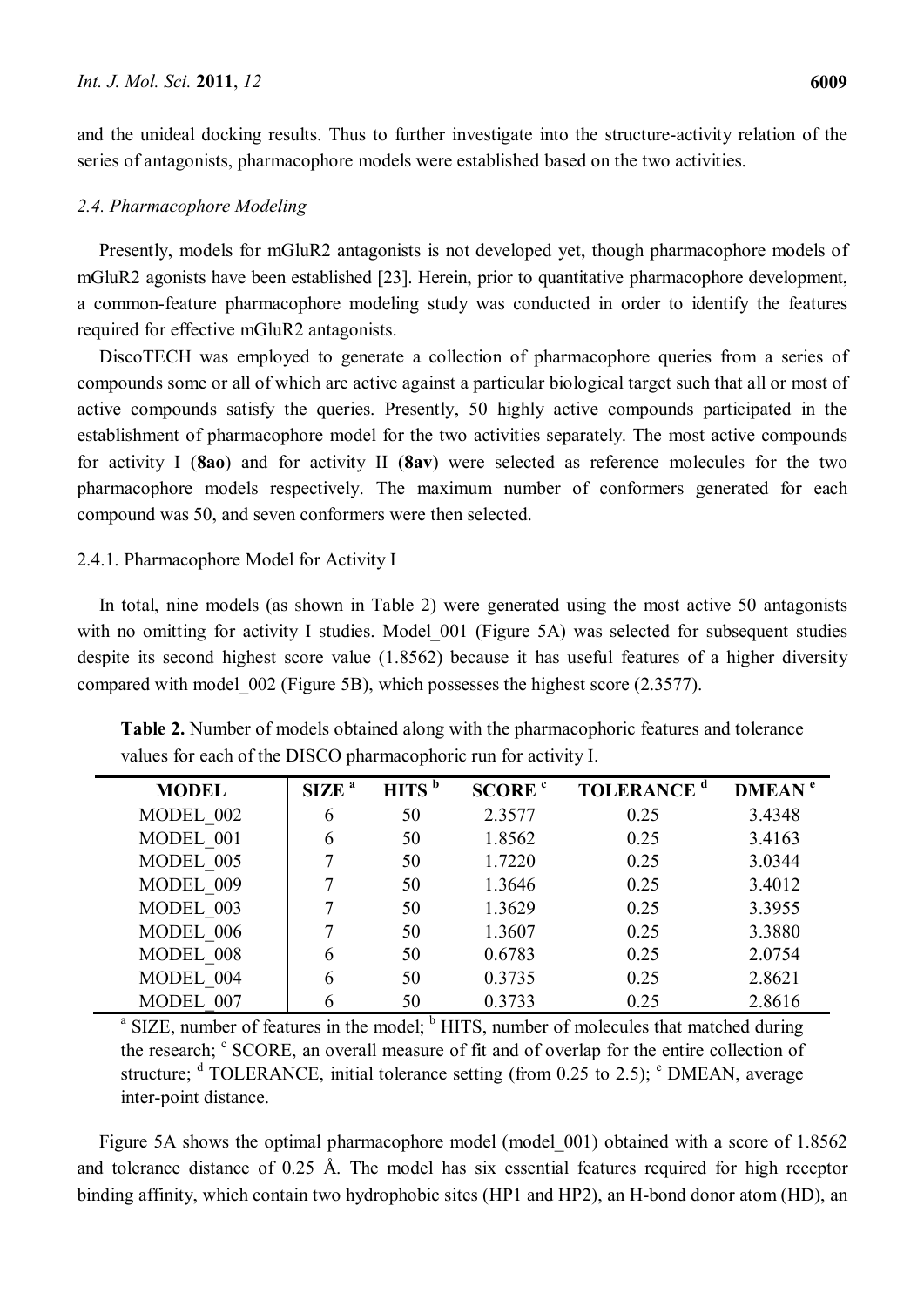H-bond donor site (DS), one H-bond acceptor atom (HA) and an aromatic center (AR). The distances between these pharmacophoric features are listed in Table 3. Two aromatic ring (ring I and ring III), a heterocyclic ring (ring II) containing N and a constrained conformation features are common in all the 50 chemicals. The hydrophobic center and the planar group serve as the rigid portion of the molecular scaffold that satisfies the overall geometric and steric requirements of binding.

Figure 5. The pharmacophoric features derived of (A) model 001 for activity I with six features generated; and (**B**) model\_002 for activity I with six features generated presented in template molecule **8ao**, respectively. AR represents aromatic center; HP refers to hydrophobic center; HD and HA are short for H-bond donor and acceptor respectively; DS refers to H-bond donor site. The distances  $(\hat{A})$  between these sites are marked in white lines.



**Table 3.** Relative intramolecular distances between pharmacophoric feature points for model 001 of activity I  $(\AA)$ .

|     | AR1  | HP1  | DS   | HP <sub>2</sub> |
|-----|------|------|------|-----------------|
| HA  | 2.83 | 2.83 | 3.00 | 3.63            |
| HD  | 2.83 | 2.83 | 3.00 | 3.63            |
| DS  | 4.91 | 4.91 |      | 4.02            |
| HP2 | 6.43 | 6.43 | 4.02 |                 |

AR represents aromatic center; HP refers to hydrophobic center; HD and HA are short for H- bond donor and acceptor respectively; DS refers to H-bond donor site.

This model has the characteristic features required for an ideal pharmacophoric query, because it possesses the important interactions required for this series of antagonists and was consistent with previously reported scaffold of potent antagonists [12]. Closer inspection of the pharmacophore model reveals that H-bond donor and H-bond acceptor atoms were in agreement with the results from the CoMSIA model. To be considered as a hit, a compound has to fit all the features of the pharmacophore model consequently.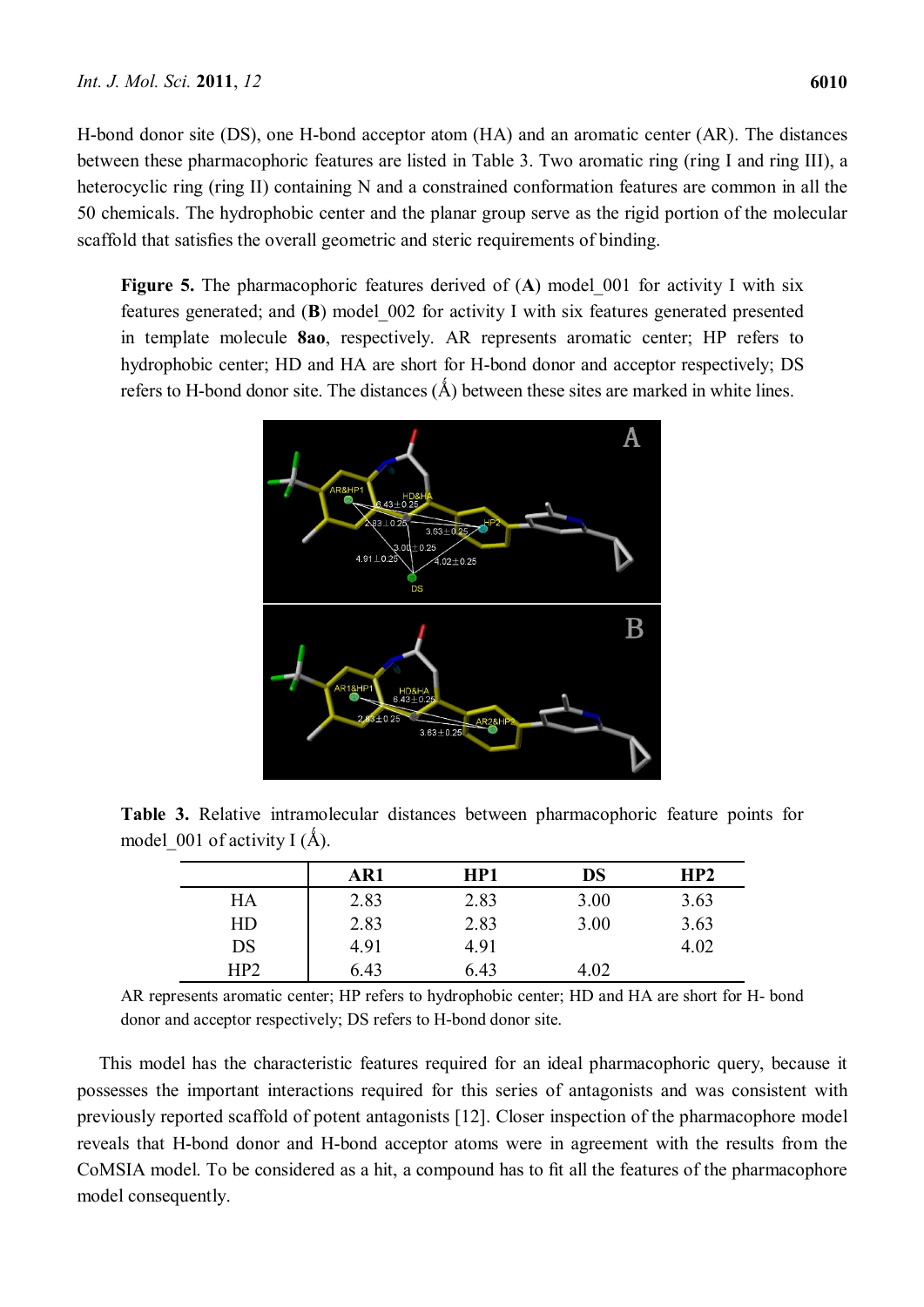## 2.4.2. Pharmacophore Model for Activity II

For activity II studies, based on 50 compounds of high antagonistic activity, only one model was obtained with a score of 1.8286 (as shown in Table 4) and tolerance of 0.25 Å. Nine essential features are observed in this model required for the high antagonistic activity, including two hydrophobic sites (HP1 and HP2), an H-bond donor atoms (HD), one H-bond donor site (DS), one H-bond acceptor site (AS), one H-bond acceptor atom (HA), one positive N (PN) and two aromatic centers (AR1 and AR2). Figure 6 shows the pharmacophoric features generated in this model, with the most active compound **8av** for activity II as reference. The distances between these pharmacophoric features are listed in Table 5.

**Table 4.** Number of models obtained along with the pharmacophoric features and tolerance values for each of the DISCO pharmacophoric run for activity II.

| <b>MODEI</b>                    | a<br>CIZE<br>SIZE | ите<br>v  | <b>SCORE</b> <sup>c</sup> | NCE <sup>a</sup>  | DMEAN * |
|---------------------------------|-------------------|-----------|---------------------------|-------------------|---------|
| 001<br>M <sub>C</sub><br>Œ<br>_ |                   | r c<br>υU | 1.8286                    | $\bigcap$<br>∪.∠J | 3.3280  |
|                                 |                   |           |                           |                   |         |

<sup>a</sup> SIZE, number of features in the model; <sup>b</sup> HITS, number of molecules that matched during the research; <sup>c</sup> SCORE, an overall measure of fit and of overlap for the entire collection of structure;  $d$  TOLERANCE, initial tolerance setting (from 0.25 to 2.5);  $e$  DMEAN, average inter-point distance.

Figure 6. The pharmacophoric features derived of model 001 for activity II with nine features generated presented in template molecule **8av**. AR represents aromatic center; HP refers to hydrophobic center; HD and HA are short for H-bond donor and acceptor respectively; PN refers to positive N; DS and AS represent H-bond donor site and acceptor site respectively. The distances  $(\hat{A})$  between these sites are marked in white lines.



**Table 5.** Relative intramolecular distances between pharmacophoric feature points for model 001 of activity II  $(\AA)$ .

|     | AR1  | HP1  | DS   | HP <sub>2</sub> |
|-----|------|------|------|-----------------|
| HA  | 2.83 | 2.83 | 3.00 | 3.63            |
| HD  | 2.83 | 2.83 | 3.00 | 3.63            |
| DS  | 4.91 | 4.91 |      | 4.02            |
| HP2 | 6.43 | 6.43 | 4.02 |                 |

AR represents aromatic center; HP refers to hydrophobic center; HD and HA are short for H-bond donor and acceptor respectively; PN refers to positive N, DS and AS represent H-bond donor site and acceptor site respectively.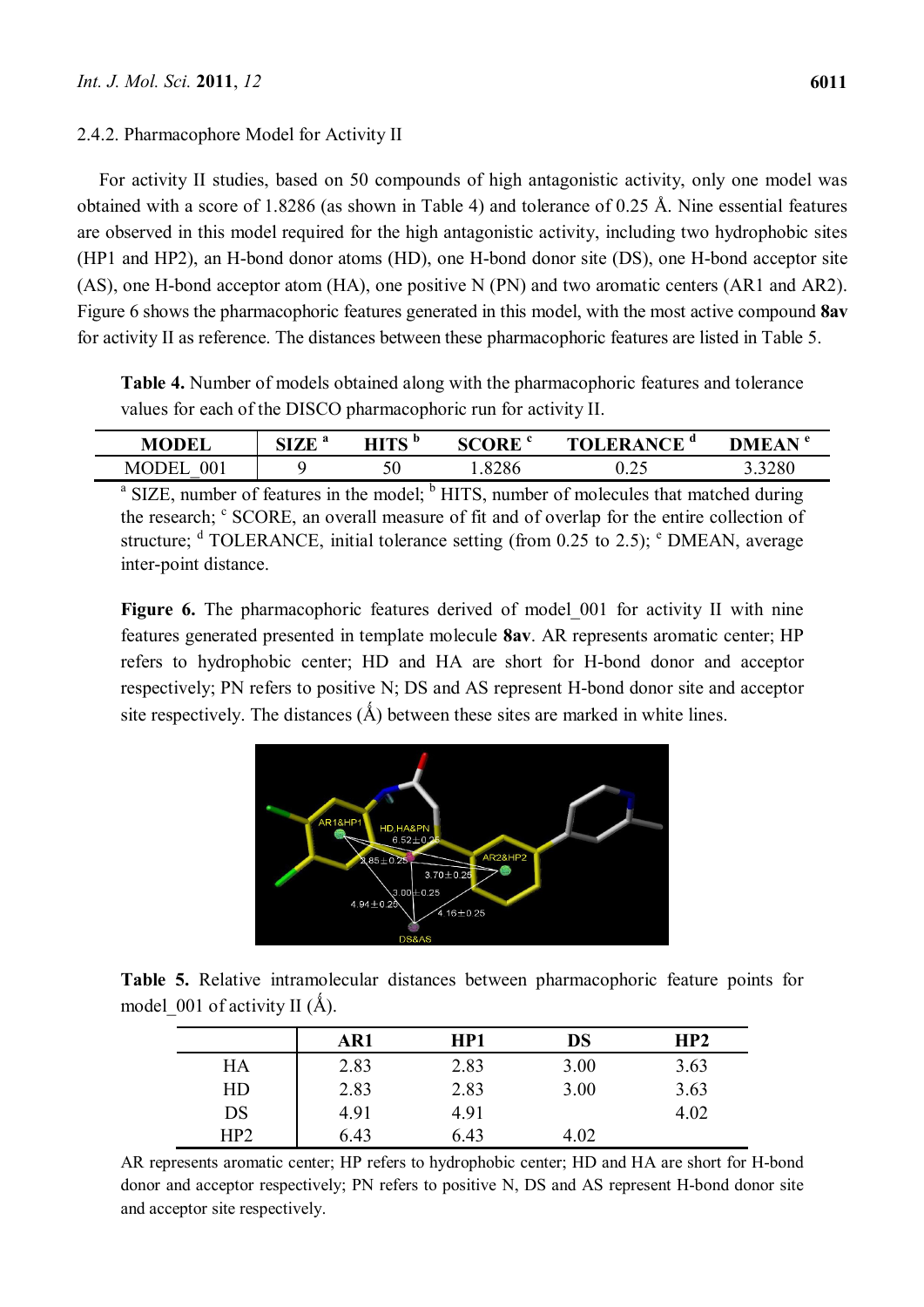An additional positive N, an acceptor site and an aromatic center are generated besides those similar features shared with the pharmacophore model generated previously for activity I, indicating a necessity of the presence of positive N and acceptor atom for the synthesis of potent mGluR2 antagonists that perform well in cAMP test. Compounds contain all the nine features of the pharmacophore model are supposed to be more capable of performing antagonistic activity towards mGluR2.

For both activity I and II studies, pharmacophore features derived are in range of the tricycle scaffold. This indicates that the basic scaffold features participate significantly in the pharmacologic effect of the antagonist. Using the models developed, a new effective scaffold that contains these phamacophore features can be synthesized. In addition, CoMFA and CoMSIA contour maps derived denote the favorable features of substituents. With a combination of phamacophore features and CoMFA, CoMSIA contour maps, new potent antagonists can be designed.

## *2.5. Comparison between the Two Activities*

Out of the 137 compounds employed in the investigation, 69 have both antagonistic activity I and II. To explore the possible relationship of the two potencies, a mathematical model is established and its corresponding plot using activity I and II as the X and Y coordinate respectively is drawn (Figure 7) based on these molecules. Clearly, a good linear correlationship is observed between the two activities with a correlation coefficient of  $R_2 = 0.39$ . This may suggests that the activities of these antagonist in radioligand binding studies (Rat mGluR2  $[^3H]$ -LY354740 binding, activity I) and in functional Cyclase Inhibition Assay (cAMP assay, activity II), though differ considerably, correlate with each other to a significant extent. The prediction that the binding ratio reflected the functional efficacy of a compound was also supported by measurement of the ability of a number of compounds acting at dopamine receptors to inhibit rD2(444)-mediated inhibition of cyclic AMP production [24]. However, the pIC<sub>50</sub> value of the two activities still differs from each other, due to the different mechanism of cAMP production and binding assay: Radioligand binding studies and cAMP assay are two strategies in drug screening technology to investigate the activity of a ligand. cAMP assay is based on a second messenger and assesses the antagonistic activity of a ligand through the level of cAMP. That enables us to appreciate the molecular features of inhibition by the regulatory subunits as well as the activation by cAMP [25]. Radioligand binding studies do not involve the signal path, but directly investigate into the interaction between the radiolabelled ligands and the receptor. The first objective in binding assay is to ensure that the binding equilibrium is reached. Then  $K_D$ , a parameter to describe the affinity of a ligand for a receptor can be calculated [26].

In general, CoMFA and CoMSIA statistic results for the two activities differ in several aspects. (I) The best models for activity I employ all field descriptors in both CoMFA and CoMSIA (steric and electrostatic in CoMFA and steric, electrostatic, hydrophobic, H-donor, H-acceptor in CoMSIA) analyses. While for activity II, optimal model contains only electrostatic field in CoMFA analysis; (II) Steric field exerts deeper influence on activity I rather than activity II, for in activity I study, it contributes considerable percentages in both CoMFA (48.8%) and CoMSIA (11.2%) analysis. However, for activity II study, neither the best CoMFA model nor the best CoMSIA model employs steric field as a contributor to the variance of the activity; (III) Electrostatic field clearly plays a dominant role in the variance of activity II, while for activity I, more factors including steric field,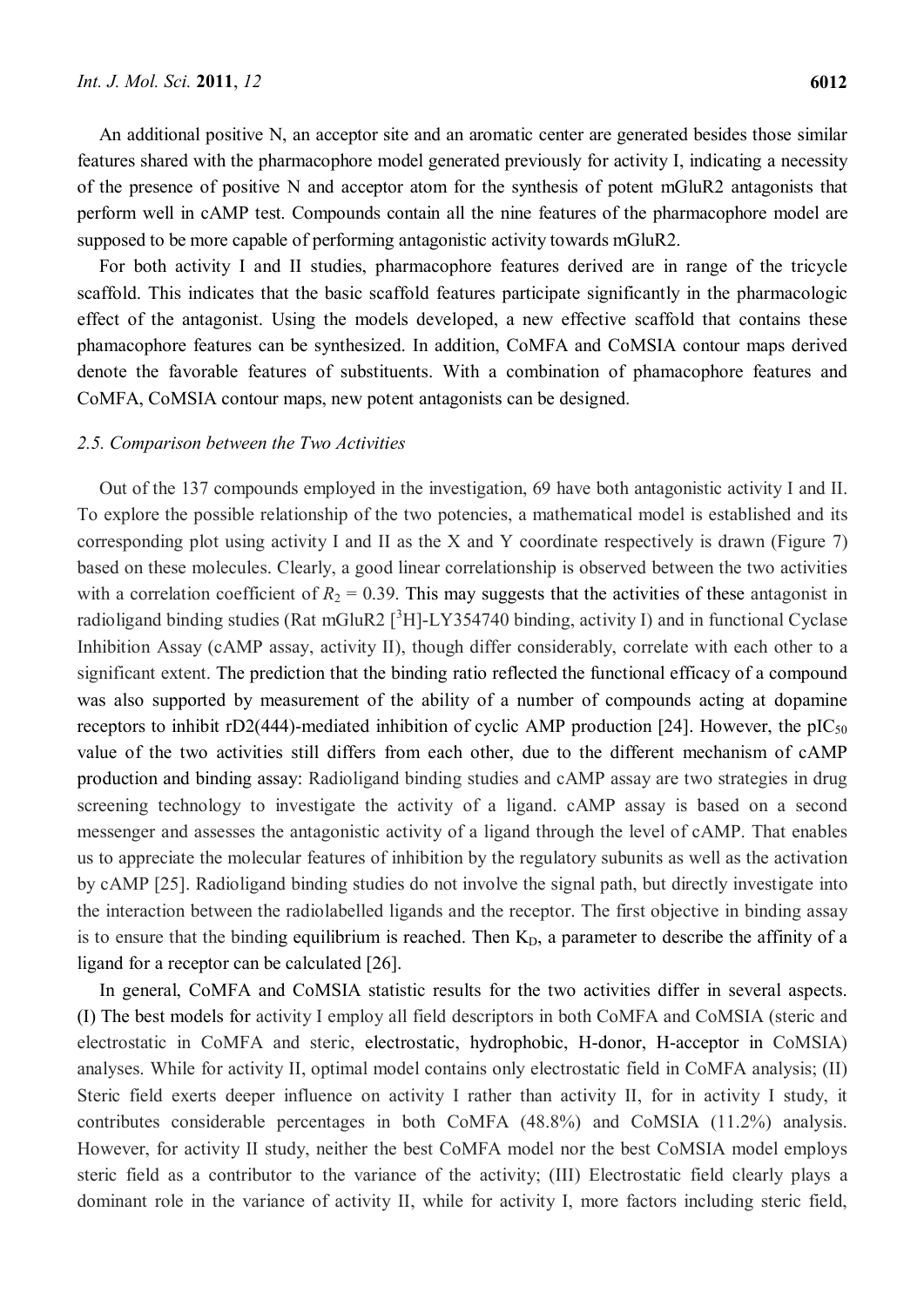hydrophobic field, H-donor and H-acceptor field contribute to the variance of activity of the series of antagonists; (IV) The hydrophobicity of a antagonist exerts more influence on its activity II rather than activity I for two reasons. Firstly, hydrophobic field plays more essential role in the later one on improving the value of statistical parameters  $(Q^2, R^2_{\text{ncv}}, R^2_{\text{pre}})$  that are crucial for evaluating the reliability of the model. Thus, in the best CoMSIA models, hydrophobic field contributes a higher percentage to activity II (40.9%). Furthermore, ClogP, which is a well established measure of the compound's hydrophobicity. Thus, it contributes more in cAMP functional assay (activity II), with 8.3% (activity II) over 5.1% (activity I) in CoMFA and 13.6% (activity II) over 3.5% (activity I) in CoMSIA. These differences in statistic result may result from the difference in mechanism of the two experiments revealing the activity of the antagonist.

Figure 7. A correlation plot of activities for activity I (affinity test: partial displacement of  $[^3H]$ -LY354740) and activity II (cell based test: inhibition of effect of1S,3R-ACPD on cAMP level).



From the differences above, we may conclude that factors like the steric feature, electrostatic feature, hydrophobicity of a function group all need to be considered to best improve the performance of the antagonists in radioligand binding assay. However, simply confusing on the electrostatic character as well as the hydrophobicity of the substituents may help design drugs showing potent antagonism in cAMP assay.

Analysis of the 3D-QSAR contour maps derived from activity I and activity II suggest that they generally have very similar structural requirements for potent ligands. The electrostatic contour maps all indicate that electropositive groups above N atom at position 4 of ring D will benefit the potency of the antagonist. Moreover, a large blue contour partially encompassing the pyridine ring is observed in all four of the contour maps. Still, a subtle difference exists: electropositive groups above the O atom of ring II decrease the activity I while favor the activity II. Also, large red contour around the N atom of ring II suggests a favor for electropositive substituents or atoms. These differences and similarities in molecular structural features of potent antagonists may help increasing or reducing the activity of the compound by changing its substituents.

In addition, the pharmacophore models derived from the two activities generally share the same features, excepting for a few difference. An H-donor atom, an H-donor acceptor atom, an H-donor site,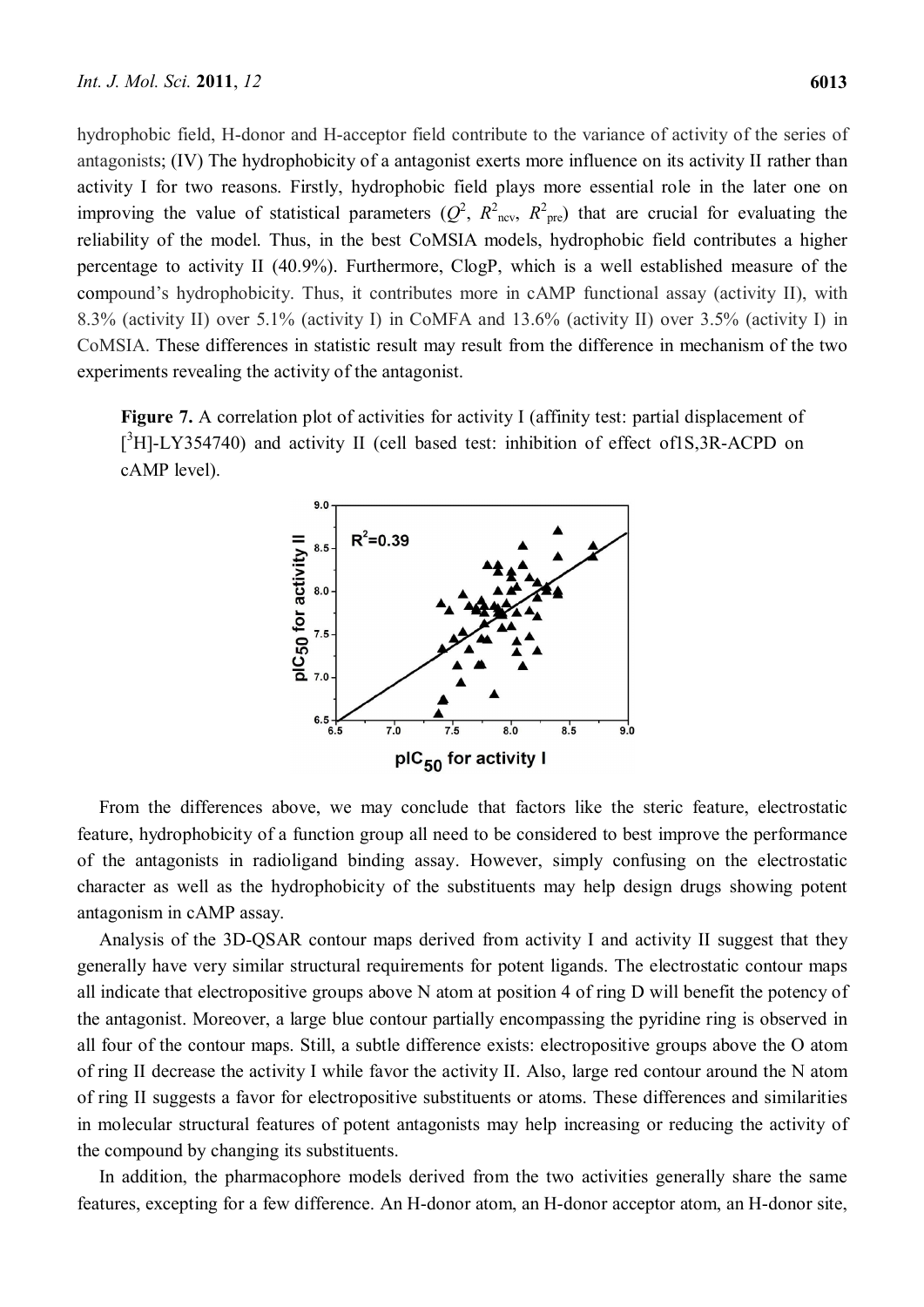two hydrophobic centers and an aromatic ring are common features for the two models. Besides, for pharmacophore model of activity II, a positive N, an H-bond acceptor site and an additional aromatic ring are featured as essential characters of potent drugs. Thus, here the active sites shared by the two models are considered fundamental pharmacophore features for potent mGluR2 antagonists. The highly similarity of the two models may reflect the predict ability of radioligand binding assay towards pharmacophore function of the antagonists. These models can be used as guidance for the design of new mGluR2 antagonists of high activity and selectivity.

## **3. Material and Methods**

## *3.1. Dataset and Biological Activity*

A total of 137 8-ethynyl-1,3-dihydro-benzo[b][1,4]diazepin-2-one derivatives with common characteristics of inhibiting the  $[^{3}H]$ -LY354740 binding to rat mGluR2 receptors were adopted as dataset A to build models for activity I studies. Compound 4, which has identical structure but different activity statistics than **7p**, was discarded from the dataset as suspected error statistic. In addition, compound **3** and **15o** are identical both in structure and statistics, and **15o** is adopted. Also, for activity II, 69 among the 137 compounds with a statistically reported function of inhibiting the forskolin stimulated cAMP production were adopted as dataset B to build models. The statistics were collected from the experimental values of Woltering T.J. *et al*. [12]. The original names of compounds in the four articles are preserved. The in vitro biological activities of these compounds were converted into the corresponding pIC<sub>50</sub> ( $-\log$  IC<sub>50</sub>) values, which were used as dependent variables in the  $3D-QSAR$  analyses. PIC<sub>50</sub> values and structures of 25 typical molecules are shown in Table 6. In approximately a ratio of 4:1, the whole data set was divided into training (110 molecules) and test (27 molecules) sets in models based on activity I and training (57 molecules) and test (12 molecules) sets in models for activity II, respectively. With a desired function of representing the entire dataset to the most, the test set chemicals were picked considering several criterions: First and foremost, their  $pIC_{50}$  values are randomly but uniformly distributed in the range of the values for the whole set. Furthermore, the collection of their structures is typical enough to represent the entire dataset. The training and test set are listed in Tables S1–S4 (supporting information). All molecular modeling and 3D-QSAR studies were performed using the SYBYL6.9 molecular modeling software package (Tripos Associates, St. Louis, MO, USA). Partial atomic charges were calculated by the Gasteiger-Huckel method [27], energy minimization and conformational search were performed using Tripos molecular mechanics force field [28] by conjugating method with a convergence criterion of 0.001 kcal/mol. To obtain relatively stable conformation, the energy gradient limit was set at 0.05 kcal/mol Å. Table S1–S4 (Supporting Information) lists all the structures and biological values ( $pIC_{50}$ ) of the dataset, and the representative skeletons and  $pIC_{50}$  values are depicted in Table 6.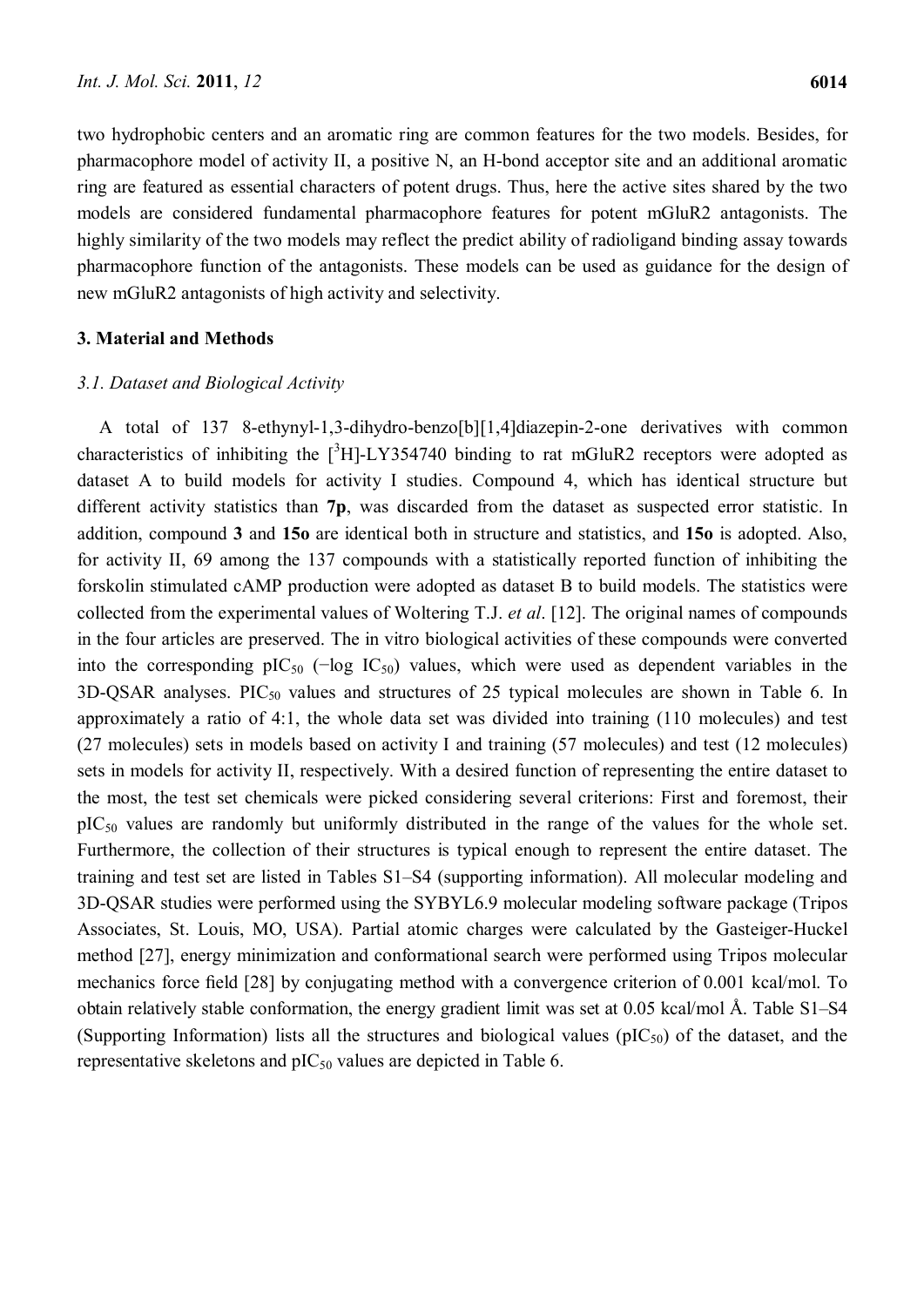| H<br>N<br>Ο<br>$R_8$ |                   |                             |                           |                   |                    |  |
|----------------------|-------------------|-----------------------------|---------------------------|-------------------|--------------------|--|
|                      |                   | N<br>$R_{\tilde{I}}$        |                           |                   |                    |  |
|                      |                   |                             | $R_3$                     |                   |                    |  |
| NO.                  | R <sub>3</sub>    | $R_8$                       | $R_7$                     | <b>Activity I</b> | <b>Activity II</b> |  |
| $\mathbf{1}$         | H                 | Me                          | H                         | 5.1938            |                    |  |
| $\boldsymbol{2}$     | <b>CN</b>         | $Ph-C\equiv C$ -            | H                         | 7.4685            | 7.7696             |  |
| 14u                  | <b>CN</b>         | 2-Thiazolyl-C=C-            | H                         | 6.5229            |                    |  |
| 14v                  | <b>CN</b>         | 2-Pyridyl-C≡C-              | H                         | 6.0605            |                    |  |
| 14x                  | <b>CN</b>         | $H_2C=C(Me)$ -C $\equiv$ C- | H                         | 6.3979            |                    |  |
| 14aa                 | CN                | $Ph-C\equiv C$ -            | <b>NMe</b>                | 6.5560            |                    |  |
| 15c                  |                   | $2-F-C6H4-C\equiv C-$       | $\boldsymbol{\mathrm{H}}$ | 7.6990            | 7.7959             |  |
| 15m                  |                   | Ph-C≡C-                     | $- OCH2CN$                | 7.7447            | 7.8861             |  |
| 15q                  | $N^{\geq 1}$<br>Ń | $4-F-C6H4-C\equiv C-$       | $-OH$                     | 7.6990            | 7.7696             |  |
| 7g                   |                   | Cyclo-propyl                | H                         | 6.6778            |                    |  |
| 7 <sub>0</sub>       |                   | $4-F-C6H4$ -                | $\boldsymbol{\mathrm{H}}$ | 7.5086            | 7.4437             |  |
| 7z                   | $N^{\geq}$        | $F_3C$ -                    | Iso-butylN(Me)            | 7.9586            | 7.8539             |  |
| 7ac                  |                   | $F_3C$ -                    | MeO                       | 7.5376            | 7.1308             |  |
| <b>8a</b>            |                   | $F_3C$ -                    | Me                        | 7.9208            | 7.7212             |  |
| 8h                   | н                 | $F_3C$ -                    | Me                        | 8.3979            | 7.9586             |  |
| <b>8y</b>            |                   | $F_3C$ -                    | ${\rm Me}$                | 7.5850            | 7.5229             |  |
| 8aa                  | Me                | $F_3C$ -                    | ${\rm Me}$                | 7.8861            | 8.3010             |  |
| 8ae                  | OMe               | $F_3C$ -                    | ${\rm Me}$                | 8.3010            | 8.0000             |  |

**Table 6.** Representative structures and inhibitory activities (pIC<sub>50</sub>) of the dataset.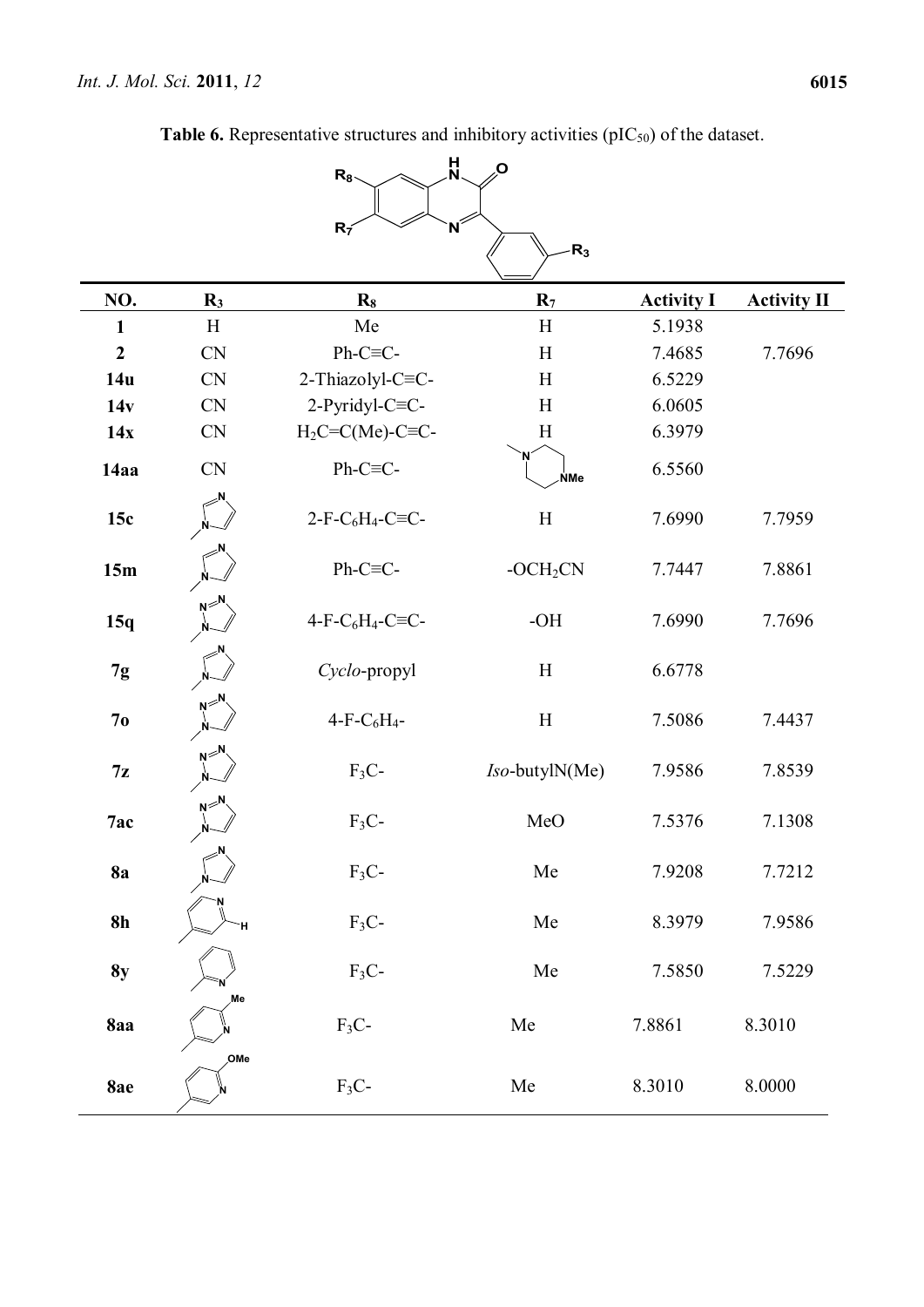| NO.        | R <sub>3</sub> | R <sub>8</sub> | R7 | <b>Activity I</b> | <b>Activity II</b> |
|------------|----------------|----------------|----|-------------------|--------------------|
| 8aj        | 'N             | $F_3C-$        | Me | 8.2218            | 7.3010             |
| <b>8ao</b> | Me             | $F_3C-$        | Me | 8.6990            | 8.3979             |
| 8av        | `Me            | C <sub>1</sub> | Cl | 8.3979            | 8.6990             |

**Table 6.** *Cont.* 

## *3.2. Conformational Sampling and Alignment*

Molecular alignment of compounds, which align all the compounds together by common scaffold, is a key step in the process of establishing 3D-QSAR models [29]. In the alignment, a molecule with relatively high biological activity and fairly fixed conformation is usually adopted as template. In this work, the most active compounds for the two activities: **8ao** (activity I,  $pIC_{50} = 8.7$ ) and **8av** (activity II,  $pIC_{50} = 8.7$ ) were used as template molecules in the two models respectively. The tricycle which they share with other molecules was chosen as the common scaffold. Figure 8A describes the common substructure for the alignment which is marked in red. A ring in position  $R_3$  was named ring D and positions A, B and 4 are shown in the figure. Based on an atom-by-atom superimposition principle, the ligand-based alignment of the molecules was carried out by using substructure-alignment function available in SYBYL. Figure 8B and Figure 8C show the resulting ligand-based alignment model of activity I and activity II respectively.

**Figure 8.** Scaffold of the mGluR 2 antagonists and molecular alignment of compounds for two models. (**A**) Common substructure of the molecules is shown in red with 8ao as template molecule, and the heterocyclic ring (not commonly shared) as a substituent in position  $R_3$  is named ring D to better describe some compounds in group 8; (**B**) For activity I, molecular alignment using 137 molecules of dataset A; (**C**) For activity II, alignment model using 69 compounds of dataset B.

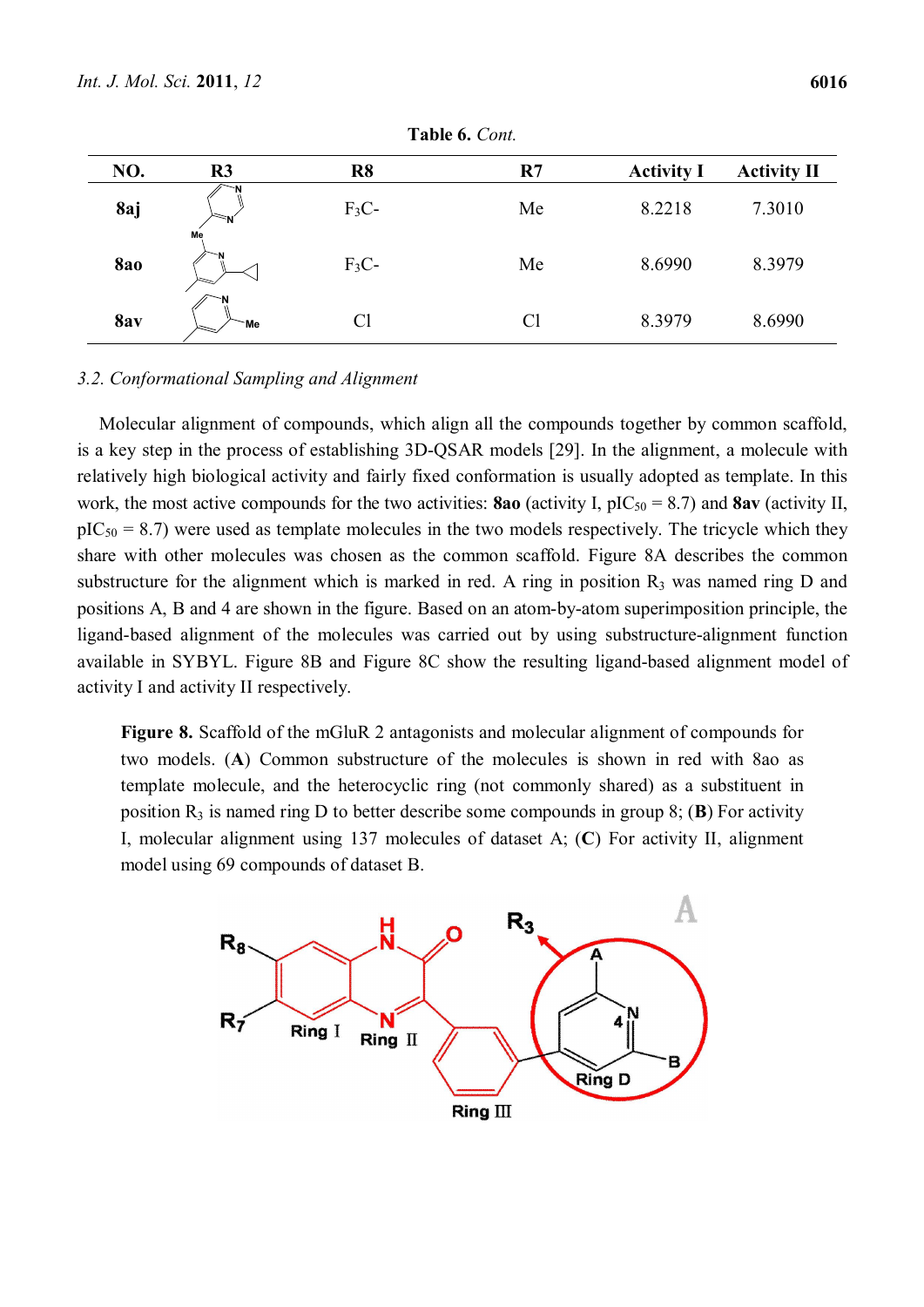**Figure 8.** *Cont.* 



## *3.3. CoMFA and CoMSIA Field Calculation*

CoMFA approach, proposed by Cramer and co-workers in 1988, describes the molecular properties by 3D steric (Lennard–Jones) and electrostatic (Coulomb) fields, evaluated over a lattice of points. In a similar approach described as the (CoMSIA) by Klebe and co-workers in 1994, a probe atom is used to calculate the similarity indices, at regularly spaced grid points, for the pre-aligned molecules.

In CoMFA calculations, the aligned training set molecules were placed in a 3D grid box. The steric and electrostatic field energies were calculated using  $sp<sup>3</sup>$  carbon as probe atom. The energies were truncated to 30 kcal/mol. CoMFA method only calculates the steric and electrostatic interactions, yet CoMSIA not only calculates the steric and electrostatic interactions, but also calculates the hydrophobic, HB donor and HB acceptor interactions [30]. The basic assumption of CoMSIA is that a suitable sampling of the steric, electrostatic, hydrophobic and HB acceptor interactions generated around a set of aligned molecules with a probe atom might provide all important features for understanding their biological activities, and that the changes in binding affinities of ligands are related to changes in molecular properties [31]. Similar to CoMFA studies, the CoMSIA method employs a 3D lattice with regular grid points separated by 2Å to place aligned molecules. CoMSIA uses a Gaussian-type distance-dependent function to assess five fields of different physicochemical properties. The default value of 0.3 was used as attenuation factor [18,32]. Because of the different shape of the Gaussian function, CoMSIA similarity indices  $(A_F)$  for a molecule j with atom i at a grid point q are calculated by Equation 1 as follows:

$$
A_{F,k}^{\mathbf{q}}(j) = -\sum \omega_{probe,k} \omega_{ik} e^{-\alpha r_{iq}^2}
$$
 (1)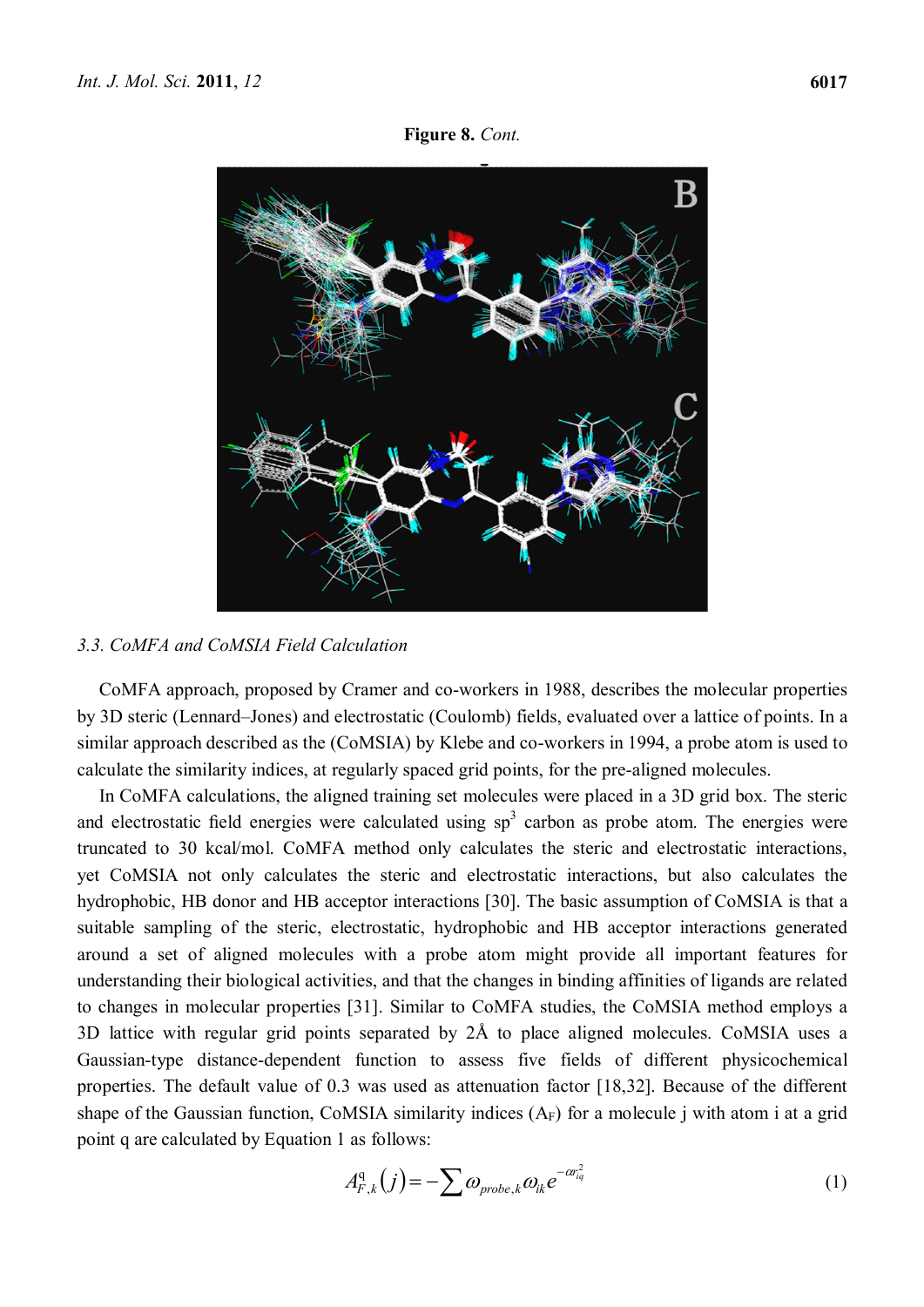where  $\omega_{\text{probe,k}}$  is the probe atom with radius 1Å, charge +1, hydrophobicity +1, hydrogen bond donating  $+1$  and hydrogen bond accepting  $+1$ .  $\omega_{ik}$  is the actual value of the physicochemical property *k* of atom i. *r*iq is the mutual distance between the probe atom at grid point q and item i of the test molecule [33].

Furthermore, the logP value of a compound, which is the logarithm of its partition coefficient between *n*-octanol and water log ( $c_{\text{octanol}}/c_{\text{water}}$ ), is a well established measure of the compound's hydrophilicity. In the present work, Clog P (calculated logP) was used as an additional descriptor in the CoMFA and CoMSIA analysis to study the effects of lipophilic parameters on activity.

## *3.4. Partial Least Square Analysis*

Partial least-squares (PLS) methodology implemented in the QSAR model of SYBYL was used in deriving the 3D-QSAR models. This method replaces the original variables by a small set of linear combinations and is a variation of principal component regression [34,35]. In this work, PLS was used to analyze the training set by correlating the variation in their  $pIC_{50}$  values (the dependent variable) with variations in their CoMFA/CoMSIA interaction fields (the independent variables). Initially, cross-validation analysis was accomplished with the leave-one-out (LOO) methodology, where one compound was excluded from the original dataset and its activity was predicted by the new model derived from the rest of the database. That gives the LOO-CV  $(R^2)$  as a statistical index of predictive power. Then a non-cross-validation analysis was carried out to calculate the Pearson coefficient and the standard error of estimates (SEE).

During PLS process, several statistical parameters including the  $Q^2$  and the above  $R^2_{\text{ncv}}$  are crucial for evaluating the reliability of the model generated. As a cross-validated coefficient,  $Q^2$  is used as a statistical index of the predictive power of the model, and is calculated by Equation 2 where the  $Y_{predicted}$ , Y<sub>observed</sub> and Y<sub>mean</sub> are predicted, actual and mean values of the target property, respectively [36].

$$
q^2 = 1 - \frac{\sum_{Y} (Y_{predicted} - Y_{observed})^2}{\sum_{Y} (Y_{observed} - Y_{mean})^2}
$$
 (2)

In order to evaluate the real predictive ability of the best models generated by the CoMFA/CoMSIA analyses, 27 compounds are treated as the external validation set for activity I and 12 compounds for activity II. A predictive R value was then obtained with Equation 3:

$$
r_{pred}^2 = 1 - PRESS / SD \tag{3}
$$

Where SD denotes the sum of squared deviation between the biological activities of the test set molecule and the mean activity of the training set molecules, PRESS represents the sum of squared deviations between the experimental and predicted activities of the test molecules [37].

#### *3.5. DISCOtech Analysis*

3D pharmacophore mappings based on distance comparison technique were derived from the 50 most active compounds for activity I and activity II respectively. Pharmacophore models in particular involve the identification of the pharmacophoric pattern common to a set of known actives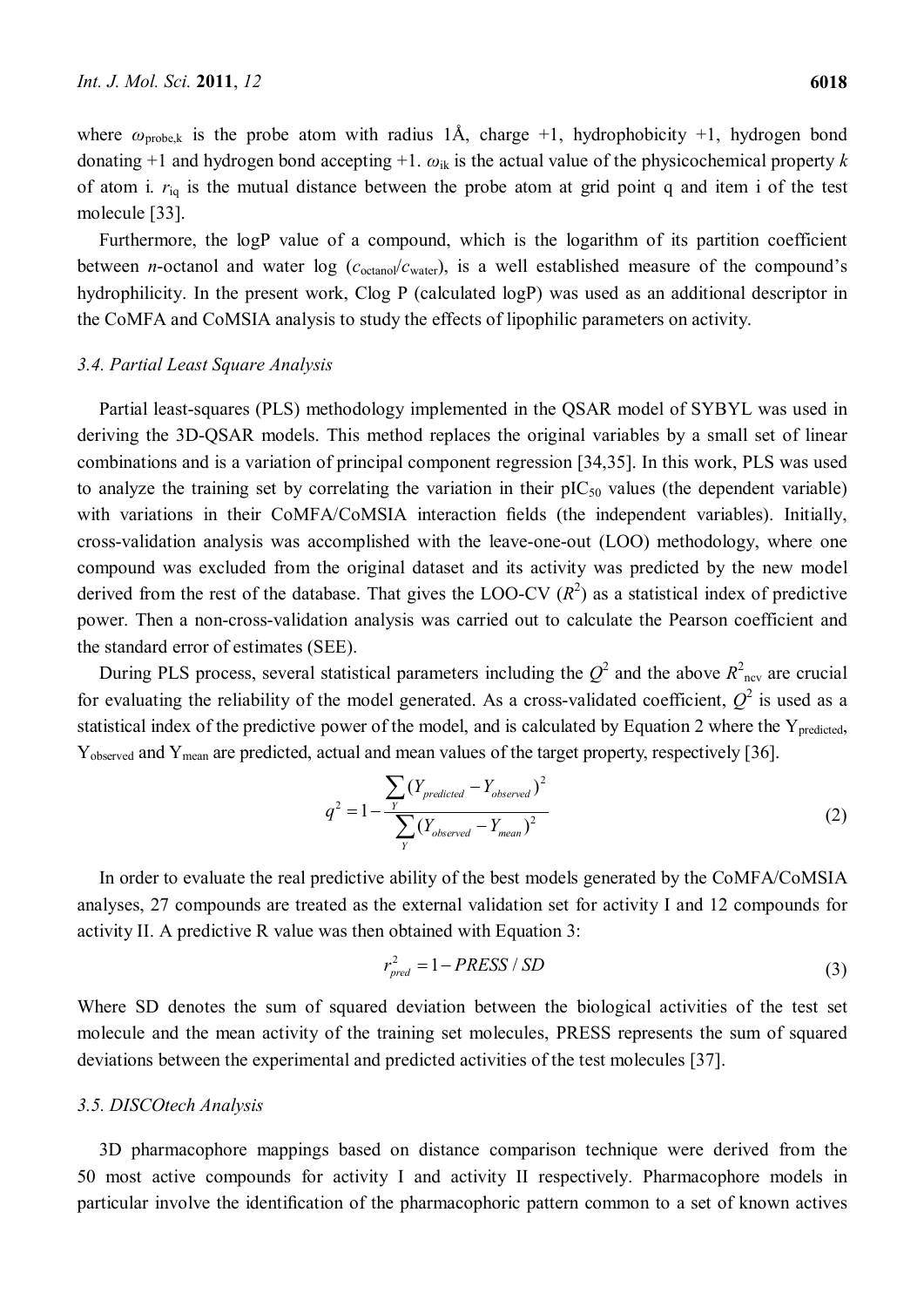and the use of this pattern in a subsequent search. DISCOtech™, a well established module for designing pharmacophoric maps and frequently used in the process of virtual screening to discover new leads, is employed in the establishment [38,39]. DISCOtech identifies features that could be elements in a pharmacophore model from a set of molecules that binds to a common binding site [40,41]. These features include hydrogen bond donor atoms (HD), hydrogen bond acceptor atoms (HA), hydrogen donor (DS) and acceptor site (AA), charge centers, centers of mass of hydrophobic rings (HP), aromatic rings (AR) and positive N (PN). In this study, a stochastic search method was used to create conformers for the molecules. The maximum number of conformers generated for each compound was 50, and seven conformers were then selected. The 50 most active molecules were employed with most active antagonist selected as reference compound. Min 4 and Max 16 features were allowed to find during the analysis. Tanimoto threshold was set as 0.6. All other parameters were retained as default values. The best DISCOtech pharmacophore model with relatively high score, more useful features and moderate pairwise tolerance was proposed.

## **4. Conclusions**

In this paper, the 3D-QSAR studies and ligand-based modeling of 137 1,3-dihydrobenzo[b][1,4]diazepin-2-one derivatives were, for the first time, performed using CoMFA and CoMSIA tools. In 2008, a Chinese paper reported a model concerning affinity test using 30 compounds in the first one among the series of article [42]. Two series of models were built using statistics from affinity assay (activity I) and cell test (activity II) respectively. The constructed 3D-QSAR models exhibited proper predictive powers in both the internal and external tests. The resulting contour maps produced by the models provide a platform for the screening of novel inhibitors and enables the interpretation of their binding models to mGluR2. A good consistency between the CoMFA and CoMSIA contour maps and the pharmacophore model was observed, proving the reliability and robustness of the models. Overall, our main findings are summarized as follows: (1) Bulky substituents in R7, R3 and position A benefit activity I of the series of derivatives, and decrease the potency when projected in R8 and position B of ring D; (2) Hydrophilic groups at position A and B of Ring D may increase the antagonistic activity I; (3) Electrostatic field plays an essential role in improving the antagonism of the compounds performed in cAMP assay (activity II); (4) An H-donor atom, an H-donor acceptor atom, an H-donor site, two hydrophobic centers and an aromatic ring are shared pharmacophoric features of the two models. Besides, for pharmacophore model of activity II, a positive N, an H-bond acceptor site and an additional aromatic ring are featured as essential characters of potent drugs. In addition, the amino acid sequence of the human mGluR2 receptor consists of 872 residues and shows a sequence identity of 97% to the amino acid sequence of rat mGluR2, besides highly similar anatomy, thus made the model highly applicable to create human mGluR2 antagonists [43]. All the correlation of the results obtained from above QSAR and pharmacophore studies, we hope, may lead to a better understanding of the structural requirements for enhanced activity and help in the design of new and more potent mGluR2 antagonists.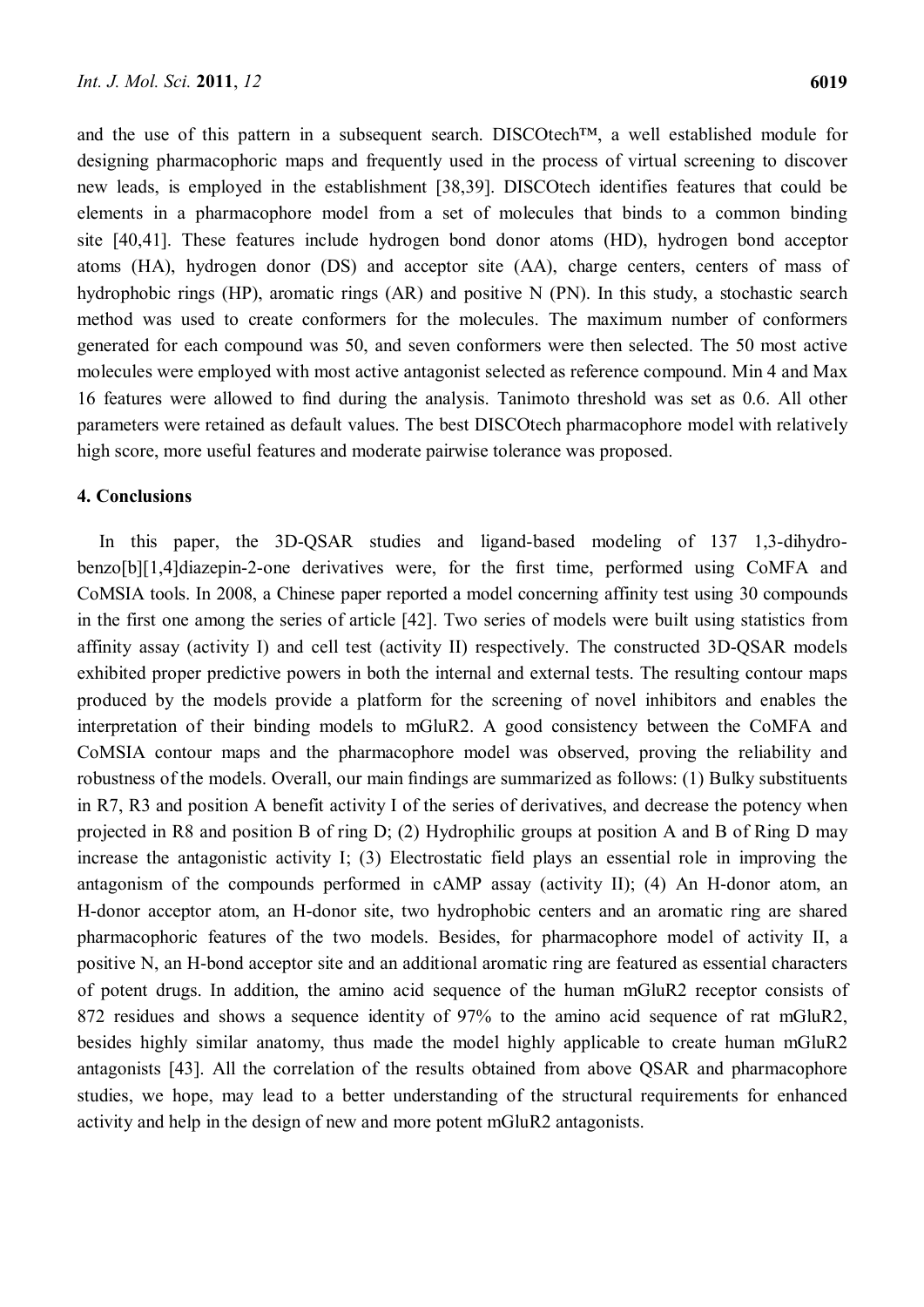## **Acknowledgements**

We cordially thank L. Yang for providing access to computer software Sybyl. This work is supported by the National Natural Science Foundation of China (Grant No. 10801025).

# **Reference**

- 1. Lipton, S.A. Paradigm shift in neuroprotection by nmda receptor blockade: Memantine and beyond. *Nat. Rev. Drug Discov.* **2006**, *5*, 160–170.
- 2. Schoepp, D.D.; Johnson, B.G.; Wright, R.A.; Salhoff, C.R.; Mayne, N.G.; Wu, S.; Cockerham, S.L.; Paul Burnett, J.; Belegaje, R.; Bleakman, D. Ly354740 is a potent and highly selective group ii metabotropic glutamate receptor agonist in cells expressing human glutamate receptors. *Neuropharmacology* **1997**, *36*, 1–11.
- 3. Gasic, G.P.; Hollmann, M. Molecular neurobiology of glutamate receptors. *Annu. Rev. Physiol.*  **1992**, *54*, 507–536.
- 4. Conn, P.J.; Pin, J.P. Pharmacology and functions of metabotropic glutamate receptors. *Annu. Rev. Pharmacol. Toxicol.* **1997**, *37*, 205–237.
- 5. Gregory, K.J.; Dong, E.N.; Meiler, J.; Conn, P.J. Allosteric modulation of metabotropic glutamate receptors: Structural insights and therapeutic potential. *Neuropharmacology* **2011**, *60*, 66–81.
- 6. Spinelli, S.; Ballard, T.; Gatti-McArthur, S.; Richards, G.J.; Kapps, M.; Woltering, T.; Wichmann, J.; Stadler, H.; Feldon, J.; Pryce, C.R. Effects of the mglur2/3 agonist ly354740 on computerized tasks of attention and working memory in marmoset monkeys. *Psychopharmacology* **2005**, *179*, 292–302.
- 7. Schoepp, D.D.; Jane, D.E.; Monn, J.A. Pharmacological agents acting at subtypes of metabotropic glutamate receptors. *Neuropharmacology* **1999**, *38*, 1431–1476.
- 8. Schoepp, D.D.; Wright, R.A.; Levine, L.R.; Gaydos, B.; Potter, W.Z. Ly354740, an mglu2/3 receptor agonist as a novel approach to treat anxiety/stress. *Stress* **2003**, *6*, 189–197.
- 9. Holden, C. Excited by glutamate. *Science* **2003**, *300*, 1866–1868.
- 10. Pilc, A. Ly-354740 (eli lilly). *IDrugs* **2003**, *6*, 66–71.
- 11. Higgins, G.A.; Ballard, T.M.; Kew, J.N.C.; Grayson Richards, J.; Kemp, J.A.; Adam, G.; Woltering, T.; Nakanishi, S.; Mutel, V. Pharmacological manipulation of mglu2 receptors influences cognitive performance in the rodent. *Neuropharmacology* **2004**, *46*, 907–917.
- 12. Woltering, T.J.; Wichmann, J.; Goetschi, E.; Knoflach, F.; Ballard, T.M.; Huwyler, J.; Gatti, S. Synthesis and characterization of 1,3-dihydro-benzo[b][1,4]diazepin-2-one derivatives: Part 4. *In vivo* active potent and selective non-competitive metabotropic glutamate receptor 2/3 antagonists. *Bioorg. Med. Chem. Lett.* **2010**, *20*, 6969–6974.
- 13. Addex makes plans to move mGluR2 antagonist into clinical trials for Alzheimer's disease Available online: http://www.Bioportfolio.Com/news/article/120812/addex-makes-plans-tomove-mglur2-antagonist-into-clinical-trials-for-alzheimer.Html (accessed on 15 September 2011).
- 14. Wang, F.; Ma, Z.; Li, Y.; Zhu, S.; Xiao, Z.; Zhang, H.; Wang, Y. Development of in silico models for pyrazoles and pyrimidine derivatives as cyclin-dependent kinase 2 inhibitors. *J. Mol. Graph. Model.* **2011**, *30*, 67–81.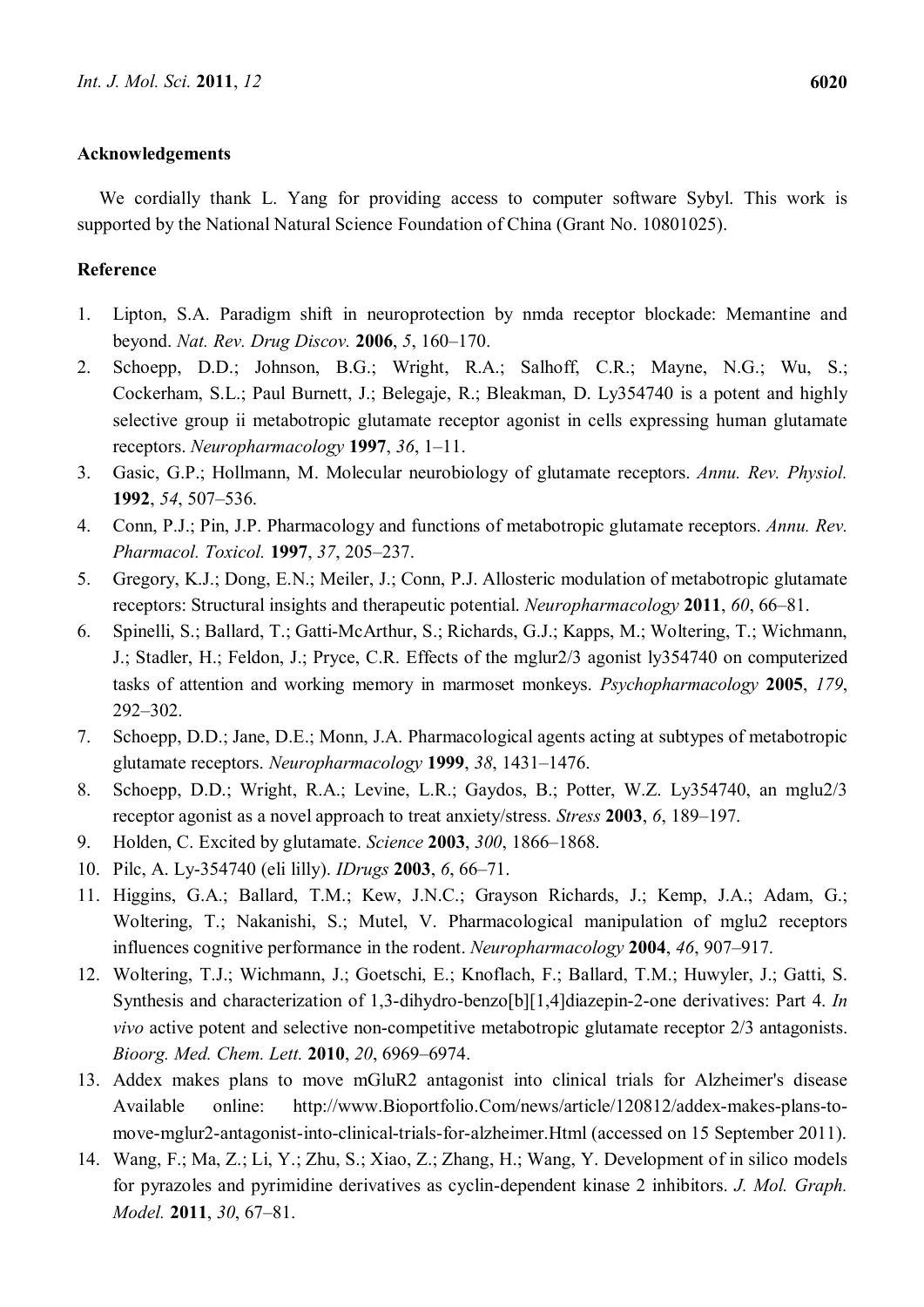- 15. Liu, J.; Zhang, H.; Xiao, Z.; Wang, F.; Wang, X.; Wang, Y. Combined 3d-qsar, molecular docking and molecular dynamics study on derivatives of peptide epoxyketone and tyropeptinboronic acid as inhibitors against the beta5 subunit of human 20s proteasome. *Int. J. Mol. Sci.*  **2011**, *12*, 1807–1835.
- 16. Wang, G.; Li, Y.; Liu, X.; Wang, Y. Understanding the aquatic toxicity of pesticide: Structureactivity relationship and molecular descriptors to distinguish the ratings of toxicity. *QSAR Comb. Sci.* **2009**, *28*, 11–12.
- 17. Da Cunha, E.F.F.; Sippl, W.; de Castro Ramalho, T.; Ceva Antunes, O.A.; de Alencastro, R.B.; Albuquerque, M.G. 3d-qsar comfa/comsia models based on theoretical active conformers of hoe/bay-793 analogs derived from hiv-1 protease inhibitor complexes. *Eur. J. Med. Chem.* **2009**, *44*, 4344–4352.
- 18. Cramer, R.D.; Patterson, D.E.; Bunce, J.D. Comparative molecular field analysis (comfa). 1. Effect of shape on binding of steroids to carrier proteins. *Eur. J. Med. Chem.* **1988**, *110*, 5959–5967.
- 19. Zhou, H.-Y.; Chen, S.-R.; Chen, H.; Pan, H.-L. Functional plasticity of group ii metabotropic glutamate receptors in regulating spinal excitatory and inhibitory synaptic input in neuropathic pain. *J. Pharmacol. Exp. Ther.* **2011**, *336*, 254–264.
- 20. Yanamala, N.; Tirupula, K.; Klein-Seetharaman, J. Preferential binding of allosteric modulators to active and inactive conformational states of metabotropic glutamate receptors. *BMC Bioinformatics* **2008**, *9*, S16.
- 21. Bruno, A.; Guadix, A.E.; Costantino, G. Molecular dynamics simulation of the heterodimeric mglur2/5ht2a complex. An atomistic resolution study of a potential new target in psychiatric conditions. *J. Chem. Inf. Mod.* **2009**, *49*, 1602–1616.
- 22. Liu, J.; Li, Y.; Zhang, S.; Xiao, Z.; Ai, C. Studies of new fused benzazepine as selective dopamine d3 receptor antagonists using 3d-qsar, molecular docking and molecular dynamics. *Int. J. Mol. Sci.*  **2011**, *12*, 1196–1221.
- 23. Costantino, G.; Macchiarulo, A.; Pellicciari, R. Pharmacophore models of group i and group ii metabotropic glutamate receptor agonists. Analysis of conformational, steric, and topological parameters affecting potency and selectivity. *J. Med. Chem.* **1999**, *42*, 2816–2827.
- 24. Harley, E.A.; Middlemiss, D.N.; Ragan, C.I. Relationship between inhibition of cyclic amp production in chinese hamster ovary cells expressing the rat d2(444) receptor and antagonist/agonist binding ratios. *Br. J. Pharmacol.* **1995**, *115*, 1307–1313.
- 25. Taylor, S.S.; Kim, C.; Cheng, C.Y.; Brown, S.H.J.; Wu, J.; Kannan, N. Signaling through camp and camp-dependent protein kinase: Diverse strategies for drug design. *Biochim. Biophys. Acta*  **2008**, *1784*, 16–26.
- 26. De Jong, L.A.A.; Uges, D.R.A.; Franke, J.P.; Bischoff, R. Receptor-ligand binding assays: Technologies and applications. *J. Chromatogr. B* **2005**, *829*, 1–25.
- 27. Gasteiger, J.; Marsili, M. Iterative partial equalization of orbital electronegativity--a rapid access to atomic charges. *Tetrahedron* **1980**, *36*, 3219–3228.
- 28. Clark, M.; Cramer, R.D.; Van Opdenbosch, N. Validation of the general purpose tripos 5.2 force field. *J. Comput. Chem.* **1989**, *10*, 982–1012.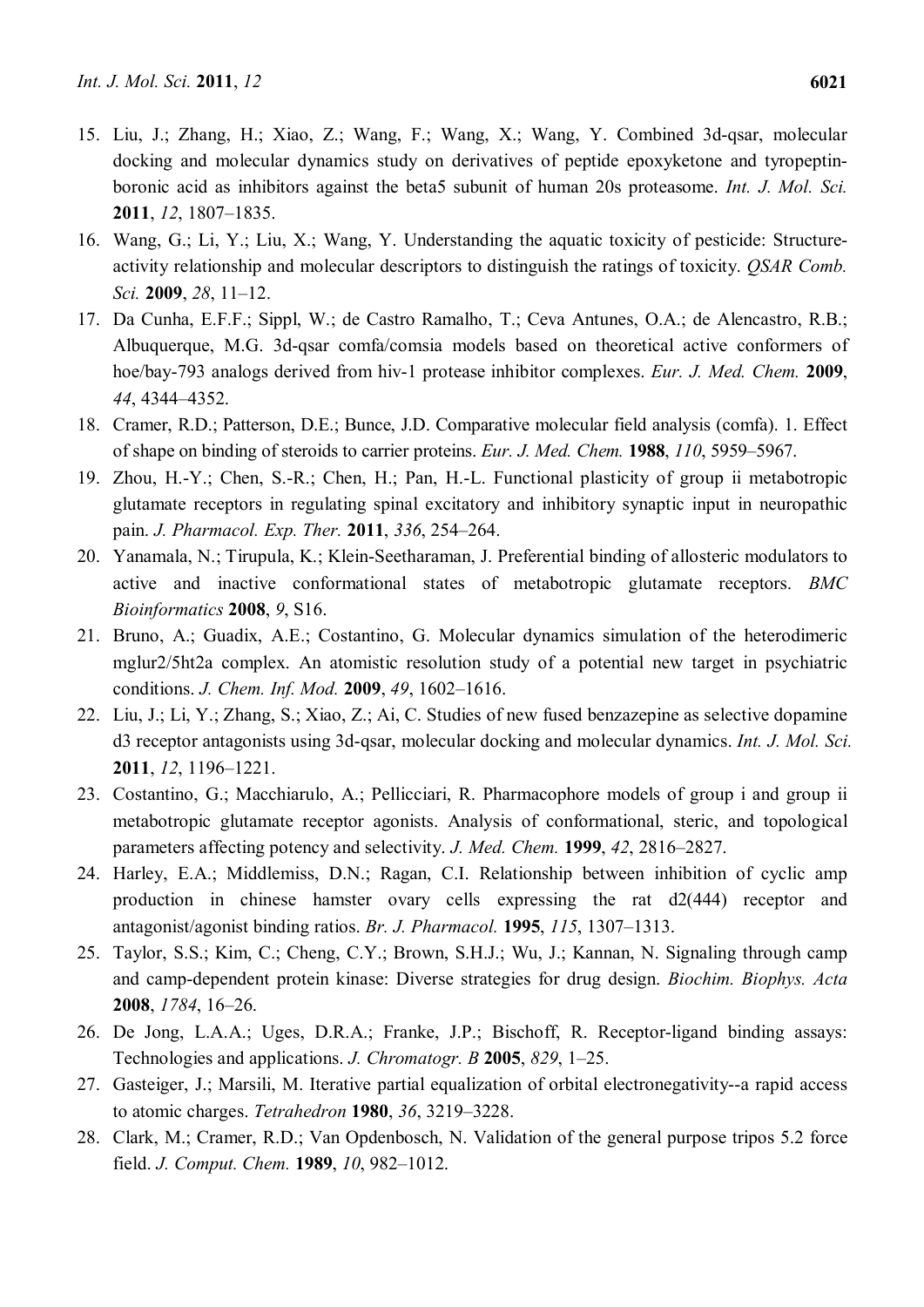- 29. AbdulHameed, M.D.M.; Hamza, A.; Liu, J.; Zhan, C.-G. Combined 3d-qsar modeling and molecular docking study on indolinone derivatives as inhibitors of 3-phosphoinositide-dependent protein kinase-1. *J. Chem. Inf. Mod.* **2008**, *48*, 1760–1772.
- 30. Liu, J.; Wang, F.; Ma, Z.; Wang, X.; Wang, Y. Structural determination of three different series of compounds as hsp90 inhibitors using 3d-qsar modeling, molecular docking and molecular dynamics methods. *Int. J. Mol. Sci.* **2011**, *12*, 946–970.
- 31. Li, Y.; Wang, Y.-H.; Yang, L.; Zhang, S.-W.; Liu, C.-H.; Yang, S.-L. Comparison of steroid substrates and inhibitors of p-glycoprotein by 3d-qsar analysis. *J. Mol. Struct.* **2005**, *733*, 111–118.
- 32. Klebe, G.; Abraham, U.; Mietzner, T. Molecular similarity indices in a comparative analysis (comsia) of drug molecules to correlate and predict their biological activity. *J. Med. Chem.* **1994**, *37*, 4130–4146.
- 33. Xu, M.; Zhang, A. Studies of 3d-quantitative structure-activity relationships on a set of nitroaromatic compounds: Comfa, advanced comfa and comsia. *Chemosphere* **2002**, *48*, 707–715.
- 34. Wold, S.; Geladi, P.; Esbensen, K.; Öhman, J. Multi-way principal components-and pls-analysis. *J. Chemometr.* **1987**, *1*, 41–56.
- 35. Geladi, P. Notes on the history and nature of partial least squares (pls) modelling. *J. Chemometr.*  **1988**, *2*, 231–246.
- 36. Li, Y.; Wang, Y.-H.; Yang, L.; Zhang, S.-W.; Liu, C.-H.; Yang, S.-L. Comparison of steroid substrates and inhibitors of p-glycoprotein by 3d-qsar analysis. *J. Mol. Struct*. **2005**, *733*, 111–118.
- 37. Wang, F.; Li, Y.; Ma, Z.; Wang, X.; Wang, Y. Structural determinants of benzodiazepinedione/peptidebased p53-HDM(2) inhibitors using 3d-qsar, docking and molecular dynamics. *J. Mol. Model.* **2011**, doi: 10.1007/s00894-011-1041-4.
- 38. Spadoni, G.; Balsamini, C.; Diamantini, G.; Di Giacomo, B.; Tarzia, G.; Mor, M.; Plazzi, P.V.; Rivara, S.; Lucini, V.; Nonno, R.; *et al*. Conformationally restrained melatonin analogues: Synthesis, binding affinity for the melatonin receptor, evaluation of the biological activity, and molecular modeling study. *J. Med. Chem.* **1997**, *40*, 1990–2002.
- 39. Marriott, D.P.; Dougall, I.G.; Meghani, P.; Liu, Y.-J.; Flower, D.R. Lead generation using pharmacophore mapping and three-dimensional database searching: Application to muscarinic m3 receptor antagonists. *J. Med. Chem.* **1999**, *42*, 3210–3216.
- 40. Martin, Y.C.; Bures, M.G.; Danaher, E.A.; DeLazzer, J.; Lico, I.; Pavlik, P.A. A fast new approach to pharmacophore mapping and its application to dopaminergic and benzodiazepine agonists. *J. Comput. Aid. Mol. Des.* **1993**, *7*, 83–102.
- 41. Clark, R.D. Optisim: An extended dissimilarity selection method for finding diverse representative subsets. *J. Chem. Inf. Comput. Sci.* **1997**, *37*, 1181–1188.
- 42. Jun, Z.; We-quan, D.A.I. 3d-qsar study of a series of non-competitive 1,3-dihydrobenzo [b][1,4]diazepine-2-one mglur2/3 antagonists. *J. Tongji Univ.* **2008**, *29*, 5.